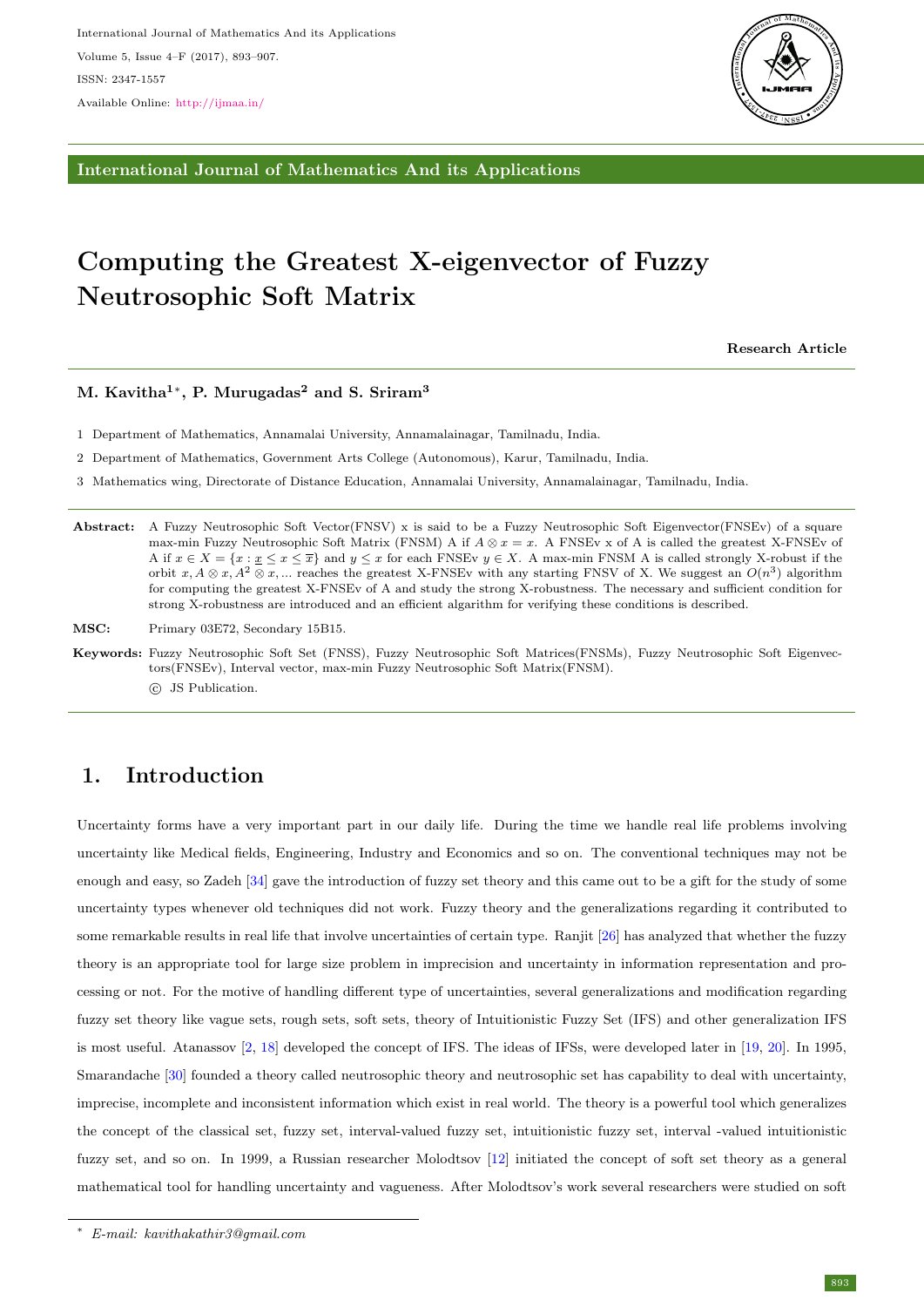set theory with applications. Maji et.al, [\[13\]](#page-13-6) initiated the concept of fuzzy soft set with some properties regarding fuzzy soft union, intersection, complement of fuzzy soft set. Moreover Maji et al. [\[14\]](#page-13-7) extended soft sets to intuitionistic fuzzy soft sets and neutrosophic soft sets. Matrices in max-min algebra (the addition and the multiplication are formally replaced by operations of maximum and minimum) can be used in a range of practical problems related to scheduling, optimization, modeling of fuzzy discrete dynamic system, graph theory, knowledge engineering, cluster analysis, fuzzy system and also related to describing diagnosis of technical devices [\[33\]](#page-14-2) or Medical diagnosis [\[28\]](#page-14-3). The research of max-min algebra can be motivated by adapting max-plus multi-processor interaction systems [\[3\]](#page-13-8). In these systems we have n processors which work in stages, and the algebraic model of their interactive work, entry  $x_i(k)$  of a vector  $x(k)$ , represents the state of processor i after some stage k, and the entry  $a_{ij}$  of a matrix A encodes the influence of the work of processor j in the previous stage on the work of processor i in the current stage. For simplicity, the system is assumed to be homogeneous, so that A does not change from stage to stage. Summing up all the influence effects multiplied by the results of previous stage, we have  $x_i(k+1) = \bigoplus a_{ij} \otimes x_j(k)$ . The summation is often interpreted as waiting till all works of the system are finished and all j the necessary influence constraints are satisfied.

Thus the orbit  $x, A \otimes x, \dots A^k \otimes x$  where  $A^k = A \otimes \dots \otimes A$ , (k-times) represents the evolution of such a system. Regarding the orbits, one wishes to know the set of starting vectors from which a steady state of multi-processor interaction system (an eigenvector of A;  $A \otimes x = x$ ) can be achieved. The set of starting vectors from which a system reaches an eigenvector (the greatest eigenvector) of A after a finite number of stage, in general, contains the set of all eigenvector, but it can be an interval vector  $X = [\underline{x}, \overline{x}] := \{x; \underline{x} \le x \le \overline{x}\}\$ and also as big as the whole space. Kim and Rouch [\[21\]](#page-13-9) introduced the concept of Fuzzy Matrix(FM). FM plays a vital role in various areas in Science and Engenering and solves the problems involving various types of uncertainties [\[15\]](#page-13-10). FMs deal only with membership value where as Intuitionistic Fuzzy Matrices(IFMs) deals with both membership and non-membership values. Khan et.al, [\[16\]](#page-13-11) introduced the concept of IFMs and several interesting properties on IFMs have been obtained in [\[17\]](#page-13-12). Yang and Ji [\[32\]](#page-14-4), introduced a matrix representation of fuzzy set and applied it in decision making problems. Bora et.al, [\[4\]](#page-13-13) introduced the intuitionistic fuzzy soft matrices and applied in the application of a Medical diagnosis. Sumathi and Arokiarani [\[1\]](#page-13-14) introduced new operation on fuzzy neutrosophic soft matrices. Dhar et.al, [\[6\]](#page-13-15) have also defined neutrosophic fuzzy matrices and studied square neutrosophic fuzzy matrices. Uma et.al, [\[31\]](#page-14-5) introduced two types of fuzzy neutrosophic soft matrices.

In the present paper, we consider a generalized version of the problem to compute the greatest FNSEv of A belonging to an interval FNSV X (called the greatest X-FNSEv of A), which is the main result of the paper. We show that under a certain natural condition the greatest X-FNSEv of A can be computed by an  $0(n^3)$  algorithm. The next section will be occupied by some definition and notation of the max-min Fuzzy Neutosophic Soft Algebra (FNSA), leading to the discussion of the greatest X-FNSEv of the FNSM A and strong X-robustness of A. Section-6 is devoted to the main result characterizing strong X-robust FNSM with orbit of A. Let us conclude with a brief overview of the work on max-min FNSA to which this paper is related. The problem of computing the greatest eigenvector of a given max-min FNSM. The concepts of robustness (an FNSEv of A is reached with any starting vector) and strong robustness (the greatest FNSEv of A is reached with any starting vector) in max-min algebra. Some equivalent conditions and efficient algorithms for some polynomial procedures checking the weak robustness (an eigenvector is reached only if a staring vector is an eigenvector of A) in max-min algebra.

### 2. Preliminaries

In this section some basic definition of fuzzy neutrosophic soft set, fuzzy neutrosophic soft matrix, and fuzzy neutrosophic soft matrix Type-I.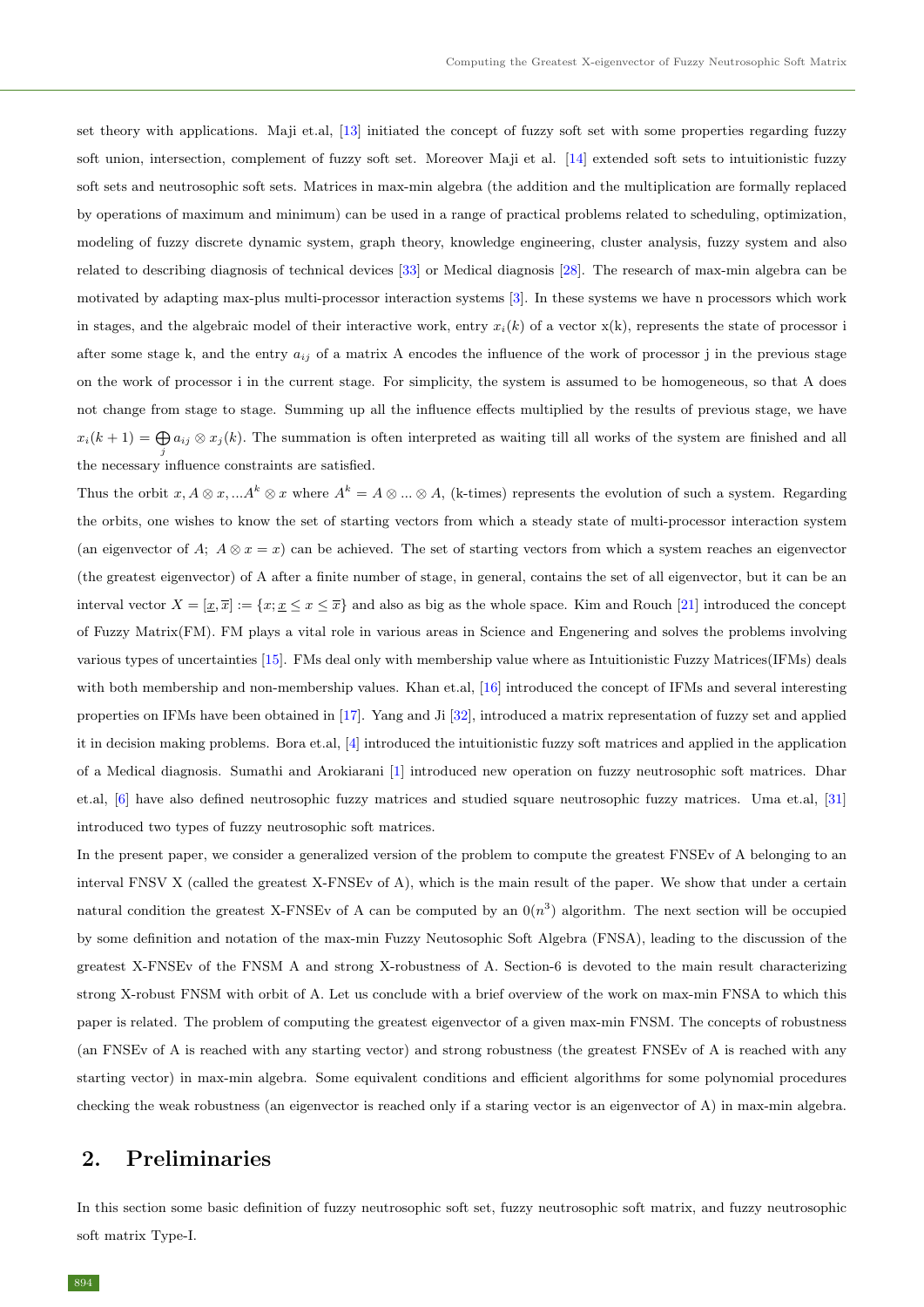**Definition 2.1** ([\[30\]](#page-14-1)). A neutrosophic set A on the universe of discourse X is defined as  $A = \{\langle x, T_A(x), I_A(x), F_A(x) \rangle, x \in$  $X$ , where  $T, I, F: X \rightarrow \begin{bmatrix} -0, 1^+ \end{bmatrix}$  and

<span id="page-2-0"></span>
$$
{}^{-}0 \leq T_A(x) + I_A(x) + F_A(x) \leq 3^{+}
$$
\n(1)

From philosophical point of view the neutrosophic set takes the value from real standard or non-standard subsets of  $[-0,1+$ . But in real life application especially in Scientific and Engineering problems it is difficult to use neutrosophic set with value from real standard or non-standard subset of  $\vert \bar{ }^{-0}$ , 1<sup>+</sup>[. Hence we consider the neutrosophic set which takes the value from the subset of [0,1]. Therefore we can rewrite equation [\(1\)](#page-2-0) as  $0 \leq T_A(x) + I_A(x) + F_A(x) \leq 3$ . In short an element  $\tilde{a}$  in the neutrosophic set A, can be written as  $\widetilde{a} = \langle a^T, a^I, a^F \rangle$ , where  $a^T$  denotes degree of truth,  $a^I$  denotes degree of indeterminacy,  $a^F$  denotes degree of falsity such that  $0 \le a^T + a^I + a^F \le 3$ .

**Example 2.2.** Assume that the universe of discourse  $X = \{x_1, x_2, x_3\}$  where  $x_1, x_2$  and  $x_3$  characterize the quality, reliability, and the price of the objects. It may be further assumed that the values of  $\{x_1, x_2, x_3\}$  are in [0,1] and they are obtained from some investigations of some experts. The experts may impose their opinion in three components viz; the degree of goodness, the degree of indeterminacy and the degree of poorness to explain the characteristics of the objects. Suppose A is a Neutrosophic Set (NS) of X, such that  $A = \{\langle x_1, 0.4, 0.5, 0.3 \rangle, \langle x_2, 0.7, 0.2, 0.4 \rangle, \langle x_3, 0.8, 0.3, 0.4 \rangle\}$  where for  $x_1$  the degree of goodness of quality is 0.4, degree of indeterminacy of quality is 0.5 and degree of falsity of quality is 0.3 etc,.

**Definition 2.3** ([\[12\]](#page-13-5)). Let U be the initial universe set and E be a set of parameter. Consider a non-empty set  $A, A \subseteq E$ . Let  $P(U)$  denotes the set of all fuzzy neutrosophic sets of U. The collection  $(F, A)$  is termed to the fuzzy neutrosophic soft set (FNSS) over U, where F is a mapping given by  $F: A \to P(U)$ . Here after we simply consider A as FNSS over U instead of  $(F, A)$ .

**Definition 2.4** ([\[1\]](#page-13-14)). Let  $U = \{c_1, c_2, ... c_m\}$  be the universal set and E be the set of parameters given by  $E = \{e_1, e_2, ... e_m\}$ . Let  $A \subset E$ . A pair  $(F, A)$  be a FNSS over U. Then the subset of  $U \times E$  is defined by  $R_A = \{(u, e); e \in A, u \in F_A(e)\}$  which is called a relation form of  $(F_A, E)$ . The membership function, indeterminacy membership function and non membership function are written by  $T_{R_A} : U \times E \to [0,1], I_{R_A} : U \times E \to [0,1]$  and  $F_{R_A} : U \times E \to [0,1]$  where  $T_{R_A}(u,e) \in$ [0, 1],  $I_{R_A}(u, e) \in [0, 1]$  and  $F_{R_A}(u, e) \in [0, 1]$  are the membership value, indeterminacy value and non membership value respectively of  $u \in U$  for each  $e \in E$ . If  $[(T_{ij}, I_{ij}, F_{ij})] = [T_{ij}(u_i, e_j), I_{ij}(u_i, e_j), F_{ij}(u_i, e_j)]$  we define a matrix

$$
[\langle T_{ij}, I_{ij}, F_{ij} \rangle]_{m \times n} = \begin{bmatrix} \langle T_{11}, I_{11}, F_{11} \rangle & \cdots & \langle T_{1n}, I_{1n}, F_{1n} \rangle \\ \langle T_{21}, I_{21}, F_{21} \rangle & \cdots & \langle T_{2n}, I_{2n}, F_{2n} \rangle \\ \vdots & \vdots & \ddots & \vdots \\ \langle T_{m1}, I_{m1}, F_{m1} \rangle & \cdots & \langle T_{mn}, I_{mn}, F_{mn} \rangle \end{bmatrix}
$$

Which is called an  $m \times n$  FNSM of the FNSS (F<sub>A</sub>, E) over U

### 2.1. FNSMs of Type-I

**Definition 2.5** ([\[31\]](#page-14-5)). Let  $A = (\langle a_{ij}^T, a_{ij}^I, a_{ij}^F \rangle), B = \langle (b_{ij}^T, b_{ij}^I, b_{ij}^F \rangle) \in \mathcal{N}_{m \times n}$ . The component wise addition and component wise multiplication is defined as

$$
A \oplus B = (\sup \{a_{ij}^T, b_{ij}^T\}, \sup \{a_{ij}^I, b_{ij}^I\}, \inf \{a_{ij}^F, b_{ij}^F\})
$$
  

$$
A \otimes B = (\inf \{a_{ij}^T, b_{ij}^T\}, \inf \{a_{ij}^I, b_{ij}^I\}, \sup \{a_{ij}^F, b_{ij}^F\})
$$

.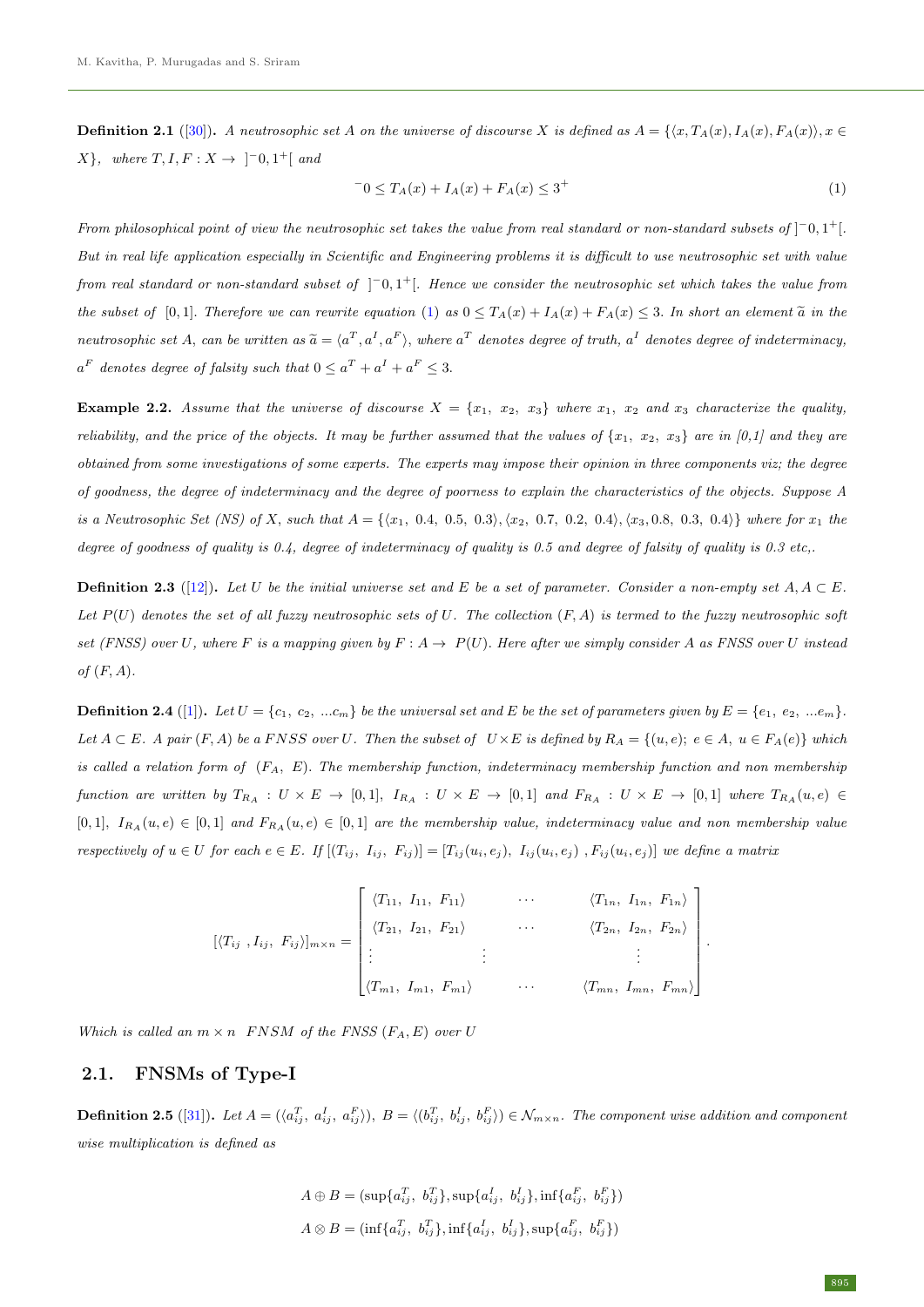**Definition 2.6.** Let  $A \in \mathcal{N}_{m \times n}$ ,  $B \in \mathcal{N}_{n \times p}$ , the composition of A and B is defined as

$$
A \circ B = \left( \sum_{k=1}^{n} (a_{ik}^{T} \wedge b_{kj}^{T}), \sum_{k=1}^{n} (a_{ik}^{I} \wedge b_{kj}^{I}), \prod_{k=1}^{n} (a_{ik}^{F} \vee b_{kj}^{F}) \right)
$$

equivalently we can write the same as

$$
= \left(\bigvee_{k=1}^n (a_{ik}^T \wedge b_{kj}^T), \bigvee_{k=1}^n (a_{ik}^I \wedge b_{kj}^I), \bigvee_{k=1}^n (a_{ik}^F \vee b_{kj}^F)\right).
$$

The product  $A \circ B$  is defined if and only if the number of columns of A is same as the number of rows of B. A and B are said to be conformable for multiplication. We shall use AB instead of  $A \circ B$ . Where  $\sum (a_{ik}^T \wedge b_{kj}^T)$  means max-min operation and  $\prod_{k=1}^{n} (a_{ik}^F \vee b_{kj}^F)$  means min-max operation.

## 3. Main Result

Let  $(N, \leq)$  be a bounded linearly ordered set with the least element in N denoted by  $O = (0, 0, 1)$  and the greatest one by  $I = (1, 1, 0)$ . The set of naturals (naturals with zero) is denoted by  $\mathbb{N}(\mathbb{N}_0)$ . For given naturals  $n, m \in \mathbb{N}$ , we use the notations N and M for the set of all smaller or equal natural numbers, i.e.,  $N = \{1, 2, ..., n\}$  and  $M = \{1, 2, ..., m\}$ , respectively. The set of  $n \times m$  matrices over N is denoted by  $\mathcal{N}_{(n,m)}$ , specially the set of  $n \times 1$  vectors over N is denoted by  $\mathcal{N}_{(n)}$ . The max-min algebra is a triple  $(\mathcal{N}, \oplus, \otimes)$ , where

$$
a \oplus b = \max\{a, b\}
$$

$$
a \otimes b = \min\{a, b\}.
$$

The operations  $\oplus$ ,  $\otimes$  are extended to the FNSM-FNSV algebra over N by the direct analogy to the conventional linear algebra. If each entry of a FNSM  $A \in \mathcal{N}_{(n,n)}$  (a FNSV  $x \in \mathcal{N}_{(n)}$ ) is equal to O we shall denote it as  $A = O(\text{here } O \text{ represent } O)$ a zero matrix) $(x = 0)$  here O represent zero vector. The greatest common divisor and the least common multiple of a set  $S \subseteq \mathcal{N}$  is denoted by gcd S, and lcm S respectively. For  $A, C \in \mathcal{N}_{(n,n)}$ ,  $C \in \mathcal{N}_{(n,n)}$  we write

$$
A \leq C(A < C) \hspace{2mm} if \hspace{2mm} \langle a_{ij}^T, a_{ij}^I, a_{ij}^F \rangle \leq \langle c_{ij}^T, c_{ij}^I, c_{ij}^F \rangle (\langle a_{ij}^T, a_{ij}^I, a_{ij}^F \rangle < \langle c_{ij}^T, c_{ij}^I, c_{ij}^F \rangle)
$$

holds true for all  $i, j \in N$ . Similarly, for

$$
\begin{aligned} &\langle x^T,x^I,x^F\rangle=(\langle x_1^T,x_1^I,x_1^F\rangle,\langle x_2^T,x_2^I,x_2^F\rangle,...,\langle x_n^T,x_n^I,x_n^F\rangle)^t\in\mathcal{N}(n)\\ &\langle y_1^T,y_1^I,y_1^F\rangle=(\langle y_1^T,y_1^I,y_1^F\rangle,\langle y_2^T,y_2^I,y_2^F\rangle,...,\langle y_n^T,y_n^I,y_n^F\rangle)^t\in\mathcal{N}(n) \end{aligned}
$$

we write

$$
\langle x^T,x^I,x^F\rangle\leq\langle y^T,y^I,y^F\rangle(\langle x^T,x^I,x^F\rangle<\langle y^T,y^I,y^F\rangle)\ \ if\ \ \langle x^T_i,x^I_i,x^F_i\rangle\leq\langle y^T_i,y^I_i,y^F_i\rangle(\langle x^T_i,x^I_i,x^F_i\rangle<\langle y^T_i,y^I_i,y^F_i\rangle)
$$

for each  $i \in N$ . The rth power of a FNSM A is denoted by  $A^r$  with elements  $\langle a_{ij}^T, a_{ij}^I, a_{ij}^F \rangle^r$ . By digraph we understand a pair  $G = (V_G, E_G)$ , where  $V_G$  is a non-empty finite set, called the node set, and  $E_G \subseteq V_G \times V_G$ , called the arc set. A digraph  $G'$  is a subdigraph of G, if  $V_{G'} \subseteq V_G$  and  $E_{G'} \subseteq E_G$ . A path in G is the sequence of nodes  $p = (v_o, v_1, ..., v_t)$  such that  $(v_{k-1}, v_k) \in E_G$  for all  $k = 1, 2, ..., l$  (denoted as  $(v_0, v_l)$ -path). The number  $l(p) \geq O$  is called the length of p. If  $v_0 = v_l$ ,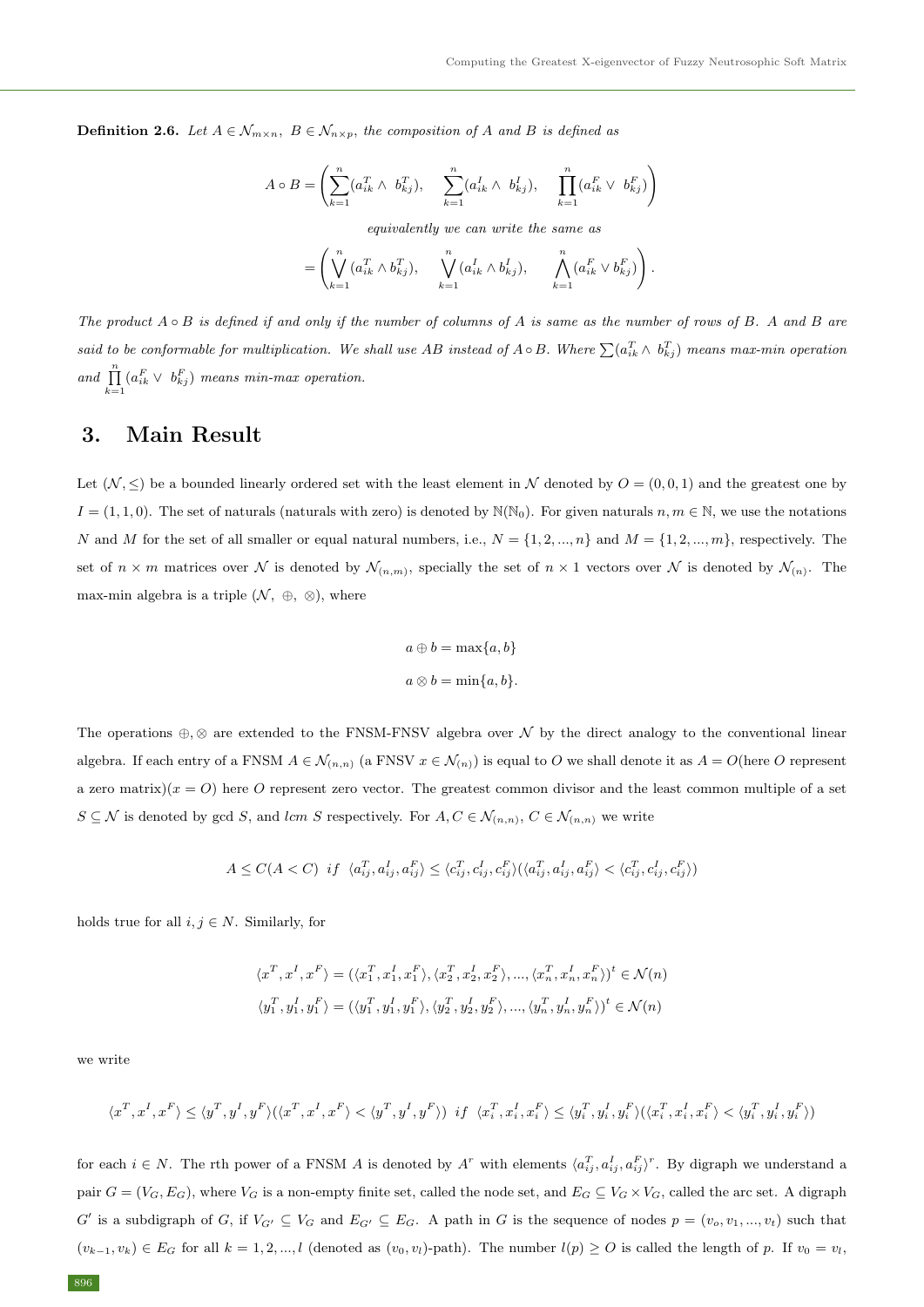then  $p$  is called a cycle. A cycle is elementary if all nodes except the terminal node are distinct. A digraph is called strongly connected if any two distrinct nodes of G are contained in a common cycle.

By a strongly connected component K of  $G = (N, E)$  we mean a subdigraph K generated by a non-empty subset  $K \subseteq N$ such that any two distinct nodes  $i, j \in K$  are contained in a common cycle and K is the maximal subset with this property. A strongly connected component K of a digraph is called non-trivial, if there is a cycle of positive length in K. For any non-trivial strongly connected component K the period of K is defined as per  $\mathcal{K} = \text{gcd}\{l(c); c$  is a cycle in  $\mathcal{K}, l(c) > 0\}$ . If K is trivial, then per  $K = 1$ . There is a well-known connection between the entries in powers of FNSMs and paths in associated digraphs: the  $(i, j)$  th entry  $\langle a_{ij}^T, a_{ij}^I, a_{ij}^F \rangle^k$  in  $A^k$  is equal to the maximum of weights of paths from  $\mathcal{P}_{ij}^k$ , where  $\mathcal{P}_{ij}^k$  is the set of all paths of length k beginning at node i and ending at node j. If  $\mathcal{P}_{ij}$  denotes the set of all paths from i to j, then  $\langle a_{ij}^T, a_{ij}^I, a_{ij}^F \rangle^* = \max \{ \langle a_{ij}^T, a_{ij}^I, a_{ij}^F \rangle^k; k = 1, 2, ...\}$  is the maximum weight of a path from  $\mathcal{P}_{ij}$  and  $\langle a_{jj}^T, a_{jj}^I, a_{jj}^F \rangle^*$ is the maximum weight of a cycle containing node j. For a given FNSM  $A \in \mathcal{N}(n,n)$ , the number  $\lambda \in \mathcal{N}$  and the n-tuple  $x \in \mathcal{N}(n)$  are the so-called FNSE value of A and FNSEv of A, respectively, if

$$
A\otimes x=\lambda\otimes x.
$$

The FNSE space  $V(A, \lambda)$  is defined as the set of all FNSEvs of A with associated FNSE value  $\lambda$ , i.e.,

$$
V(A, \lambda) = \{ \langle x^T, x^I, x^F \rangle \in \mathcal{N}(n); A \otimes x = \lambda \otimes x \}.
$$

In case  $\lambda = I$  let us denote  $V(A, I)$  by abbreviation  $V(A)$ . Define the greatest FNSEV  $\langle x^T, x^I, x^F \rangle^*(A)$  corresponding to a FNSM  $A$  and the FNSE value  $I$  as

$$
\langle x^T, x^I, x^F \rangle^* (A) = \sum_{\langle x^T, x^I, x^F \rangle \in V(A)} \langle x^T, x^I, x^F \rangle,
$$

For every FNSM  $A \in \mathcal{N}(n, n)$  denote

$$
\langle c_i^T, c_i^I, c_i^F \rangle (A) = \bigoplus_{j \in N} \langle a_{ij}^T, a_{ij}^I, a_{ij}^F \rangle,
$$
  

$$
\langle c^T, c^I, c^F \rangle (A) = \bigotimes_{i \in N} \langle c_i^T, c_i^I, c_i^F \rangle (A),
$$
  

$$
\langle c^T, c^I, c^F \rangle^* (A) = (\langle c^T, c^I, c^F \rangle (A), ..., \langle c^T, c^I, c^F \rangle (A))^t \in \mathcal{N}(n).
$$

### 4. Orbit Periodicity of Fuzzy Neutrosophic Soft Matrix

The notions of an orbit of a FNSM  $\ddot{A}$  generated by FNSV  $x$  and known properties of the orbit periodicity are introduced in this section.

**Definition 4.1.** For any  $A \in \mathcal{N}(n,n)$  and  $x \in \mathcal{N}(n)$  the orbit of A generated by x is the FNSV sequence  $\mathcal{O}(A,x)$  $(x(r); r \in \mathbb{N}_0)$  whose initial FNSV is  $x(0) = x$  and successive members are defined by the formula

$$
x(r+1) = A \otimes x(r).
$$

**Definition 4.2.** The sequence  $\mathcal{S} = (\mathcal{S}(r); r \in \mathbb{N})$  is ultimataly periodic if there is a natural number p such that the following holds for some natural number  $\mathcal{R}: \mathcal{S}(k+p) = \mathcal{S}(k)$  for all  $k \geq \mathcal{R}$ . The smallest natural number p with the above property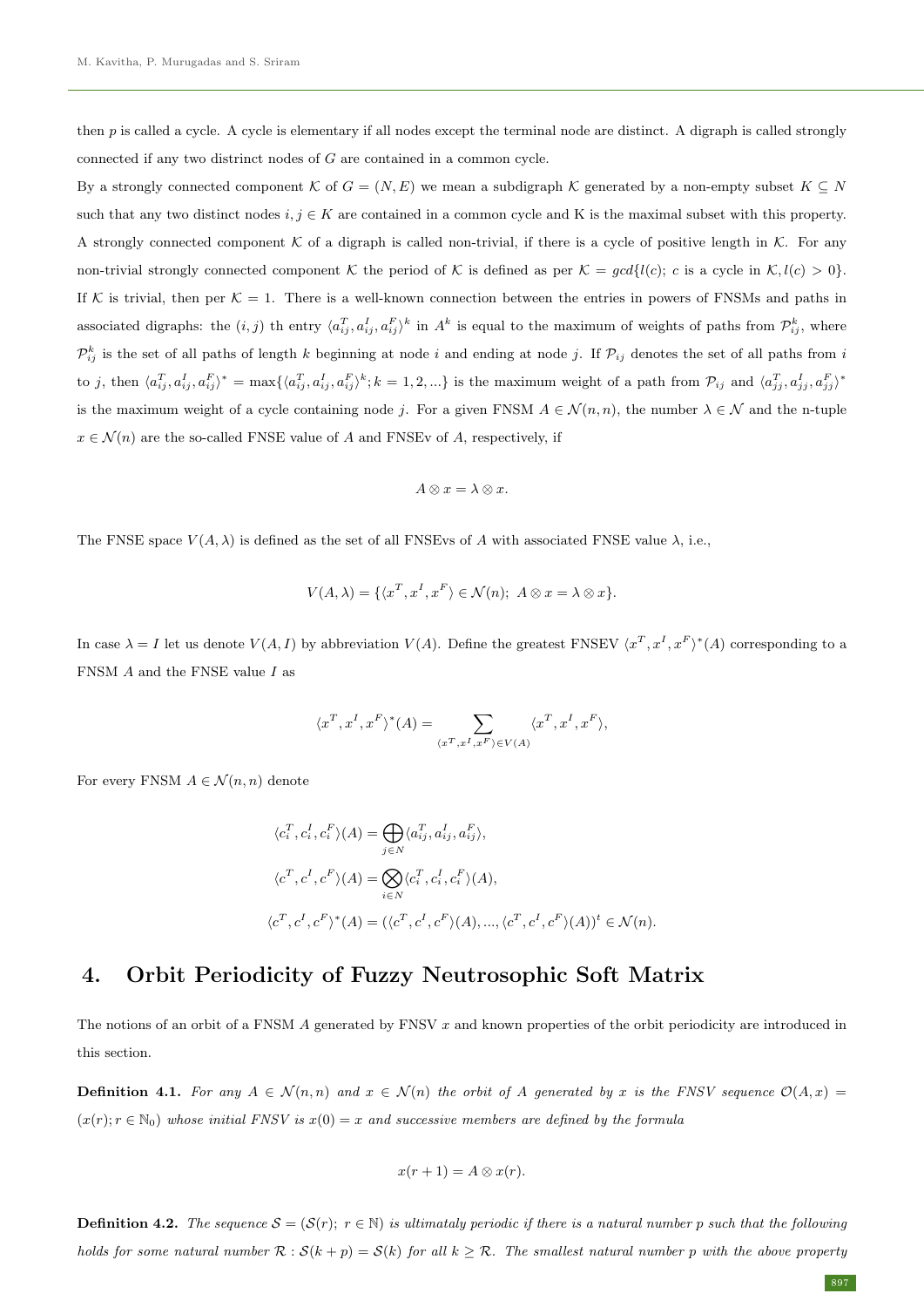is called the period of S, denoted by per  $(S)$ . Both operations  $\oplus$  and  $\odot$  in max-min algebra are idempotent, hence no new numbers are created in the process of generating an orbit. Therefore any orbit in max-min algebra contains only a finite number of different FNSVs. Thus an orbit is always ultimately periodic. The same holds true for the power sequence  $(A^k; k \in \mathbb{N})$ . Hence a power sequence and an orbit  $\mathcal{O}(A,x)$  are always ultimately periodic sequences. Their periods will be called the period of A and the orbit period of  $\mathcal{O}(A, x)$ , in notation per  $(A)$ , per  $(A, x)$ .

Gavalec has proved the following theorem for per(A), when A is square matrix. This theorem can be extended to square FNSM by routine proceduers.

**Theorem 4.3.** Let  $A \in \mathcal{N}_{(n,n)}$  and  $x \in \mathcal{N}_{(n)}$ . Then  $per(A) = lcm_{x \in \mathcal{N}} per(A,x)$ . A fuzzy neutrosophic soft matrix (fuzzy neutrosophic soft vector) is called binary if  $\langle a_{ij}^T, a_{ij}^I, a_{ij}^F \rangle \in \{O, I\}(\langle x_j^T, x_j^I, x_j^F \rangle \in \{O, I\})$  for each  $i, j \in N$ .

**Definition 4.4.** Let  $A \in \mathcal{N}_{(n,n)}$  be a binary FNSM and  $x \in \mathcal{N}_{(n)}$ , be a binary FNSV. Then by  $G(A) = (V_{G(A)}, E_{G(A)})$  we understand the digraph with  $V_{G(A)} = N$ ,  $E_{G(A)} = \{(i,j); \langle a_{ij}^T, a_{ij}^I, a_{ij}^F \rangle = I\}$  and by  $G(A, x)$  we understand the corresponding node-weighted digraph obtained from  $G(A)$  by appending weight  $\langle x^T_i,x^I_i,x^F_i\rangle$  to each node  $i$  (denoted by  $i^O$  if  $\langle x^T_i,x^I_i,x^F_i\rangle=O$ and i<sup>I</sup> if  $\langle x_i^T, x_i^I, x_i^F \rangle = I$ ). A path in  $G(A, x)$  is called an orbit path if the weight of its terminal node is I.

**Definition 4.5.** For  $A \in \mathcal{N}_{(n,n)}, \langle x^T, x^I, x^F \rangle \in \mathcal{N}_{(n)}$  and  $\langle h^T, h^I, h^F \rangle \in \mathcal{N}$ , the threshold FNSM  $A_{(h)}$  and threshold FNSV  $\langle x^T, x^I, x^F \rangle_{(h)}$  corresponding to the threshold  $\langle h^T, h^I, h^F \rangle$  is a binary FNSM of the same type as A and a binary FNSV of the same type as  $\langle x^T, x^I, x^F \rangle$ , defined as follows:

$$
\langle a_{ij}^T, a_{ij}^I, a_{ij}^F \rangle(h) = \begin{cases} I, & if \langle a_{ij}^T, a_{ij}^I, a_{ij}^F \rangle \ge \langle h^T, h^I, h^F \rangle, \\ 0, & otherwise, \\ 0, & otherwise, \end{cases}
$$
\n
$$
\langle x_i^T, x_i^I, x_i^F \rangle(h) = \begin{cases} I, & if \langle x_i^T, x_i^I, x_i^F \rangle \ge \langle h^T, h^I, h^F \rangle, \\ 0, & otherwise \end{cases}
$$
\n(2)

respectively. The associated digraphs  $G(A_{(h)})$  and  $G(A_{(h)},\langle x^T, x^I, x^F \rangle(h))$  will be called the threshold digraphs corresponding to the threshold  $\langle h^T, h^I, h^F \rangle$ .

**Definition 4.6.** Let  $k \in N$  be a node of  $G(A_{(h)}, \langle x^T, x^I, x^F \rangle_{(h)})$ . k is called removable if there is a node  $j \in N$  such that  $(j,k)$ -path is an orbit path in  $G(A_{(h)}, \langle x^T, x^I, x^F \rangle_{(h)})$  with  $(\langle x_j^T, x_j^I, x_j^F \rangle_{(h)}) = O$ . If  $(\langle x_k^T, x_k^I, x_k^F \rangle_{(h)}) = O$  then k is removable by the definition. Let  $G(A_{(h)}, \langle x^T, x^I, x^F \rangle_{(h)})$  be the threshold digraph corresponding to the threshold  $\langle h^T, h^I, h^F \rangle$ . Denote  $\tilde{G}(A_{(h)},\langle x^T, x^I, x^F\rangle_{(h)})$  the digraph which arose from  $G(A_{(h)},\langle x^T, x^I, x^F\rangle_{(h)})$  by deleting all removable nodes. A node  $k\in N$ is called precyclic in  $\tilde{G}(A_{(h)},\langle x^T, x^I, x^F \rangle(h))$  if there is a path p that is finished by a cycle, i.e.,  $p = (k, v_1, v_2..., v_t..., v_{t+s}, v_t)$ . If k is lying on a cycle then k is precyclic by the definition. A characterization of  $\tilde{G}(A_{(h)},\langle x^T, x^I, x^F \rangle_{(h)})$  and a description of precyclic node is necessary for computing the greatest fuzzy neutrosophic soft eigenvector belonging to an interval fuzzy neutrosophic soft vector X.

### 5. Iterval Fuzzy Neutrosophic Soft Vectors

In this section we shall deal with properties of the greatest FNSEv belonging to an interval FNSV.

**Definition 5.1.** Let  $\langle \underline{x}^T, \underline{x}^I, \underline{x}^F \rangle, \langle \overline{x}^T, \overline{x}^I, \overline{x}^F \rangle \in \mathcal{N}(n)$ ,  $\langle \underline{x}^T, \underline{x}^I, \underline{x}^F \rangle \leq \langle \overline{x}^T, \overline{x}^I, \overline{x}^F \rangle$ . An interval FNSM X with bounds  $\langle \underline{x}^T, \underline{x}^I, \underline{x}^F \rangle$  and  $\langle \overline{x}^T, \overline{x}^I, \overline{x}^F \rangle$  is defined as follows  $X = [\langle \underline{x}^T, \underline{x}^I, \underline{x}^F \rangle, \langle \overline{x}^T, \overline{x}^I, \overline{x}^F \rangle] = \{\langle x^T, x^I, x^F \rangle \in \mathcal{N}(n); \langle \underline{x}^T, \underline{x}^I, \underline{x}^F \rangle \leq \mathcal{N}(n) \}$  $\langle x^T, x^I, x^F \rangle \leq \langle \overline{x}^T, \overline{x}^I, \overline{x}^F \rangle$ . For a given  $A \in \mathcal{N}_{(n,n)}$  and  $X \subseteq \mathcal{N}_{(n)}$  define the greatest X-FNSEv  $\langle x^T, x^I, x^F \rangle^* (A, X)$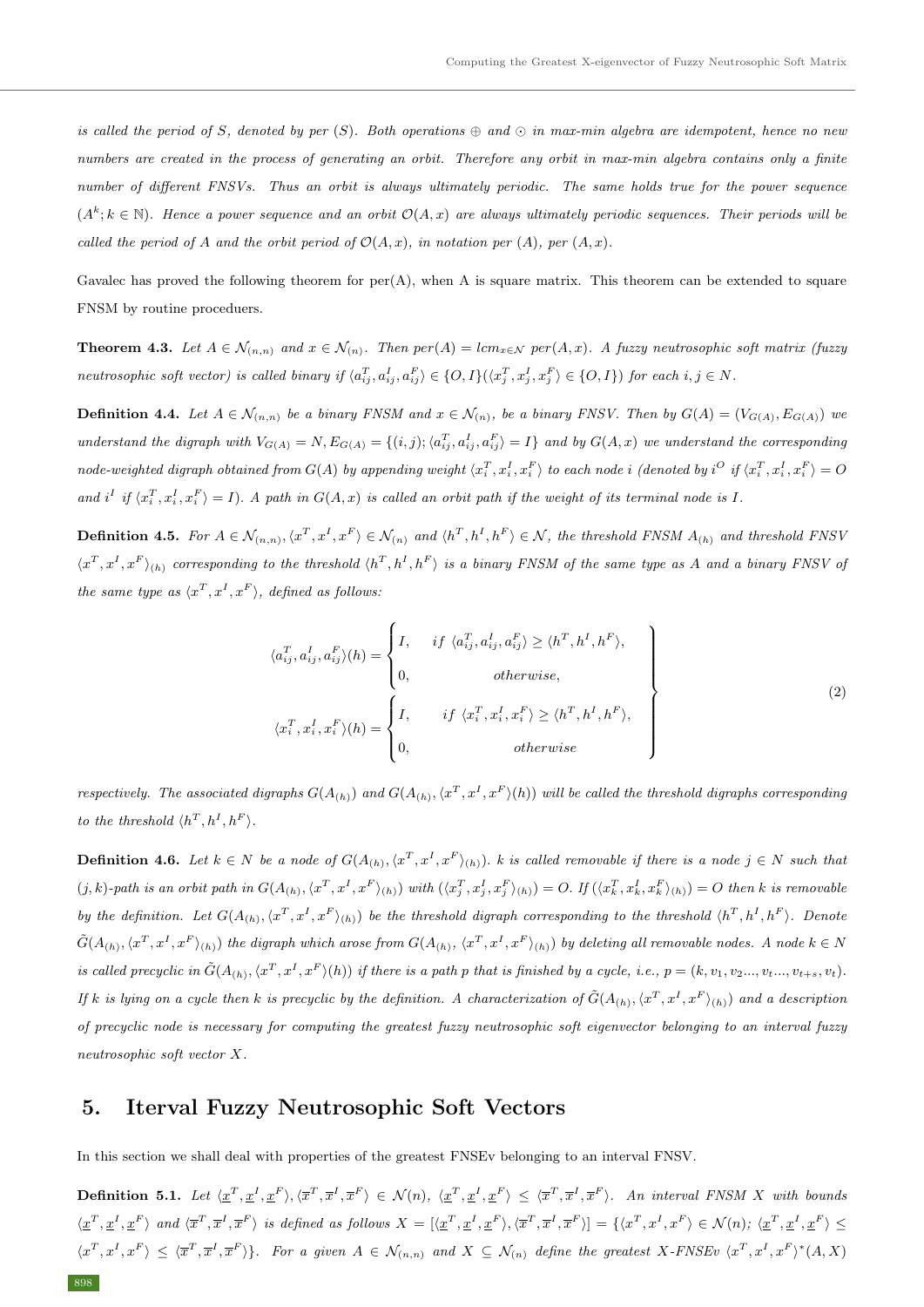corresponding to a FNSM A and an intervel FNSV X as  $\langle x^T, x^I, x^F \rangle^* (A, X) = \sum_{x \in V(A) \cap X} \langle x^T, x^I, x^F \rangle$ . As it has been written, if  $X = \mathcal{N}_{(n)}$  then  $\langle x^T, x^I, x^F \rangle^* (A, X)$  exists for every FNSM A, this is in a contrast with the case that  $X \subset \mathcal{N}_{(n)}$ for which  $\langle x^T, x^I, x^F \rangle^* (A, X)$  exists if only if  $V(A) \cap X \neq \emptyset$ .

Now, we define an auxiliary FNSEv  $\langle x^T, x^I, x^F \rangle^{\oplus}(A, X)$  of A belonging to X which allows us to use properties of digraphs and to characterize the structure of the greatest X-FNSEv  $\langle x^T, x^I, x^F \rangle^*(A, X)$  corresponding to a FNSM A and an interval FNSV X.

**Definition 5.2.** For a given  $A \in \mathcal{N}(n, n)$  and  $X \subseteq \mathcal{N}(n)$  define a FNSV  $\langle x^T, x^I, x^F \rangle \oplus (A, X) = (\langle x_1^T, x_1^I, x_1^F \rangle \oplus (A, X), ...,$  $\langle x_n^T, x_n^I, x_n^F \rangle \oplus (A, X))^t$  as follows

$$
\langle x_k^T, x_k^I, x_K^F \rangle^{\oplus}(A, X) = \max \{ \langle h^T, h^I, h^F \rangle \in [\langle \underline{x}_k^T, \underline{x}_k^I, \underline{x}_k^F \rangle, \langle \overline{x}_k^T, \overline{x}_k^I, \overline{x}_k^F \rangle]; \ k \ \text{is precyclic in} \ \tilde{G}(A_{(h)}, \langle \overline{x}^T, \overline{x}^I, \overline{x}^F \rangle_{(h)}\}.
$$

Notice that if there is  $k \in N$  such that  $\{\langle h^T, h^I, h^F \rangle \in [\langle \underline{x}_k^T, \underline{x}_k^I, \underline{x}_k^F \rangle, \langle \overline{x}_k^T, \overline{x}_k^I, \overline{x}_k^F \rangle]$ ; k is precyclic in  $\tilde{G}(A_{(h)}, \langle \overline{x}^T, \overline{x}^I, \overline{x}^F \rangle_{(h)})\}$  $\phi$  then  $\langle x_k^T, x_k^I, x_k^F \rangle \oplus (A, X)$  does not exist.

**Example 5.3.** Let A and  $X = [\langle \underline{x}^T, \underline{x}^I, \underline{x}^F \rangle, \langle \overline{x}^T, \overline{x}^I, \overline{x}^F \rangle]$  have the forms.

$$
A = \begin{bmatrix} \langle 0.1 & 0.1 & 0.2 \rangle & \langle 0.3 & 0.2 & 0.4 \rangle & \langle 0.8 & 0.7 & 0.1 \rangle & \langle 0.6 & 0.5 & 0.1 \rangle \\ \langle 0.0 & 0.0 & 1 \rangle & \langle 0.4 & 0.3 & 0.2 \rangle & \langle 0.6 & 0.5 & 0.1 \rangle & \langle 0.2 & 0.3 & 0.4 \rangle \\ \langle 0.5 & 0.4 & 0.2 \rangle & \langle 0.4 & 0.3 & 0.2 \rangle & \langle 0.6 & 0.5 & 0.1 \rangle & \langle 0.1 & 0.1 & 0.2 \rangle \\ \langle 0.9 & 0.8 & 0.1 \rangle & \langle 0.4 & 0.3 & 0.2 \rangle & \langle 0.3 & 0.2 & 0.4 \rangle & \langle 0.2 & 0.1 & 0.3 \rangle \end{bmatrix}, \quad x = \begin{bmatrix} \langle 0.4 & 0.3 & 0.2 \rangle \\ \langle 0.4 & 0.3 & 0.2 \rangle \\ \langle 0.4 & 0.3 & 0.2 \rangle \\ \langle 0.4 & 0.3 & 0.2 \rangle \end{bmatrix}, \quad \overline{x} = \begin{bmatrix} \langle 0.8 & 0.7 & 0.1 \rangle \\ \langle 0.5 & 0.4 & 0.2 \rangle \\ \langle 0.6 & 0.5 & 0.1 \rangle \\ \langle 0.9 & 0.8 & 0.1 \rangle \end{bmatrix}.
$$



Figure 1:

 $G(A_{(0.5,0.4,0.2)}, X_{(0.5,0.4,0.2)}) = \widetilde{G}(A_{(0.5,0.4,0.2)}, X_{(0.5,0.4,0.2)})$ 





Figure 2:  $G(A_{(0.6,0.5,0.1)}, X_{(0.6,0.5,0.1)})$ 



Figure 3:  $\widetilde{G}(A_{(0.6,0.5,0.1)}, X_{(0.6,0.5,0.1)})$  Figure 4:  $G(A_{(0.7,0.6,0.1)}, X_{(0.7,0.6,0.1)})$ 



Figure 5:  $\widetilde{G}(A_{(0.7,0.6,0.1)}, X_{(0.7,0.6,0.1)})$ 

By the definition of  $\langle x^T, x^I, x^F \rangle_k^{\oplus}(A, X)$  we get that node 2 and node 3 are precyclic in  $\tilde{G}(A_{(0.5,0.4,0.2)}, x_{(0.5,0.4,0.2)})$ and nodes 1, 4 are precyclic in  $\tilde{G}(A_{(0.6,0.5,0.1)}, x_{(0.6,0.5,0.1)})$ . The graph  $\tilde{G}(A_{(0.7,0.6,0.1)}, x_{(0.7,0.6,0.1)})$  (similarly as  $\tilde{G}(A_{(0.8,0.7,0.1)}, x_{(0.8,0.7,0.1)})$  and  $\tilde{G}(A_{(0.9,0.8,0.1)}, x_{(0.9,0.8,0.1)})$  is acyclic and hence we get that  $\langle x^T, x^I, x^F \rangle^{\oplus}(A, X) =$  $(\langle 0.6, 0.5, 0.1 \rangle, \langle 0.5, 0.4, 0.2 \rangle, \langle 0.5, 0.4, 0.2 \rangle, \langle 0.6, 0.5, 0.1 \rangle)^t$ . From now we shall suppose that  $\langle x^T, x^I, x^F \rangle_k^{\oplus}(A, X)$  exists. Then from the last definition the next lemma straightly follows.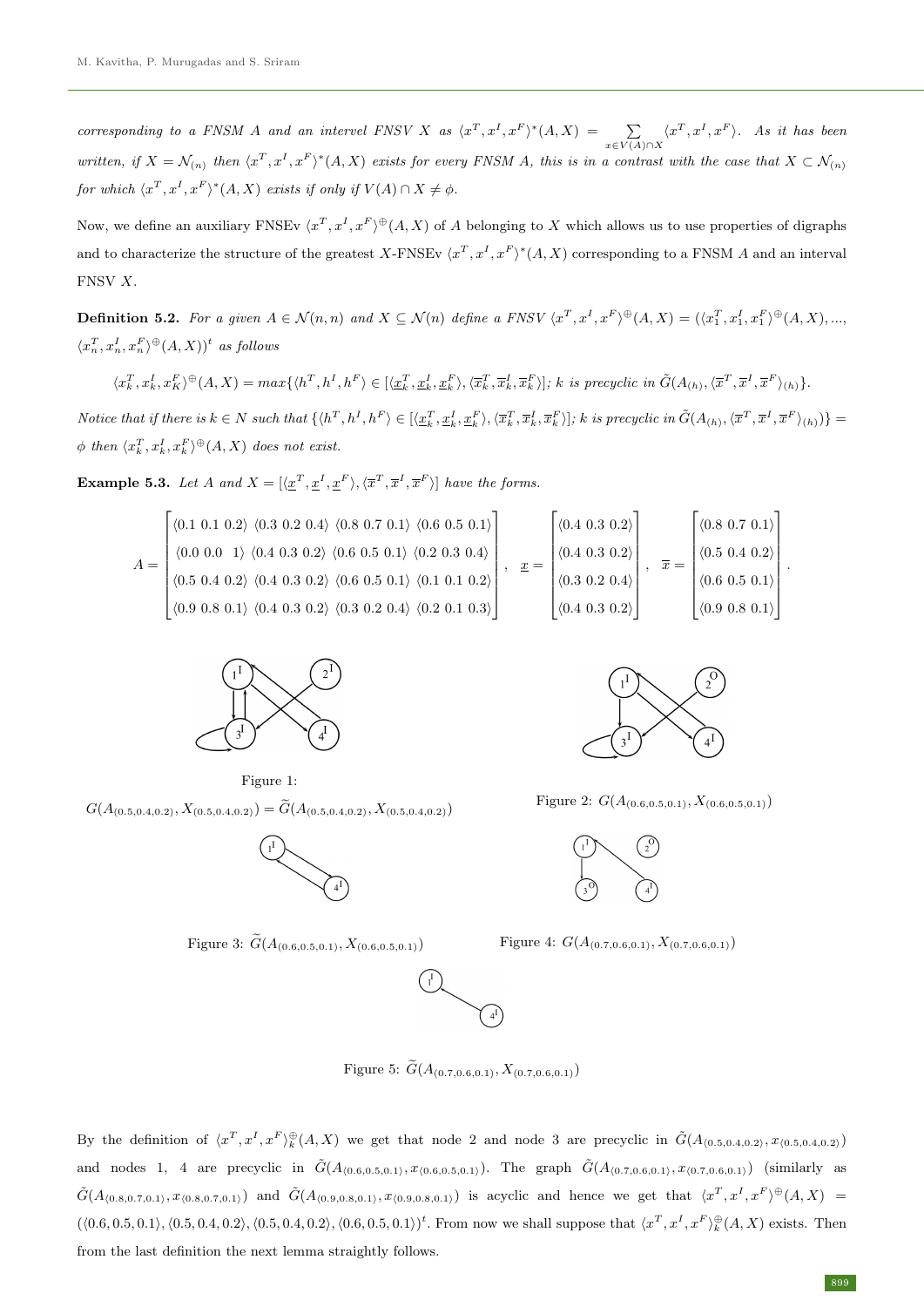**Lemma 5.4.** Let A and X be given. Then  $\langle \underline{x}^T, \underline{x}^I, \underline{x}^F \rangle \leq \langle x^T, x^I, x^F \rangle^{\oplus}(A, X) \leq \langle \overline{x}^T, \overline{x}^I, \overline{x}^F \rangle$ .

**Theorem 5.5.** Let A and X be given . Then  $\langle x^T, x^I, x^F \rangle \oplus (A, X) \in V(A)$ .

*Proof.* Consider an arbitrary but fixed  $k \in N$  and suppose that k is precyclic in  $\tilde{G}(A_{(h)},\langle \overline{x}^T, \overline{x}^I, \overline{x}^F \rangle_{(h)})$  for  $\langle h^T, h^I, h^F \rangle =$  $\langle x_k^T, x_k^I, x_k^F \rangle^{\oplus}(A, X)$ . Then there is a path  $p = (k, v_1, ..., v_t, ..., v_{t+s}, v_t)$  such that  $(v_t, ..., v_{t+s}, v_t)$  is a cycle and each node  $v_j \in p$  is precyclic in  $\tilde{G}(A_{(h)}, \langle \overline{x}^T, \overline{x}^I, \overline{x}^F \rangle_{(h)})$ . Moreover

$$
\langle x_{v_1}^T, x_{v_1}^I, x_{v_1}^F\rangle^\oplus(A, X) \geq \langle x_k^T, x_k^I, x_k^F\rangle^\oplus(A, X) = \langle h^T, h^I, h^F\rangle \text{ and } \langle a_{kv_1}^T, a_{kv_1}^I, a_{kv_1}^F\rangle \geq \langle h^T, h^I, h^F\rangle.
$$

Hence we get

$$
(A \otimes \langle x^T, x^I, x^F \rangle^{\oplus}(A, X))_k = \sum_{j \in N} \langle a_{kj}^T, a_{kj}^I, a_{kj}^F \rangle \otimes \langle x_j^T, x_j^I, x_j^F \rangle^{\oplus}(A, X) \ge \langle a_{kv_1}^T, a_{kv_1}^I, a_{kv_1}^F \rangle \otimes \langle x_{v_1}^T, x_{v_1}^I, x_{v_1}^F \rangle^{\oplus}(A, X)
$$
  

$$
\ge \langle x_k^T, x_k^I, x_k^F \rangle^{\oplus}(A, X).
$$

To prove the reverse inequality suppose for a contrary that there is some index l such that  $\langle a_{kl}^T, a_{kl}^I, a_{kl}^F \rangle \otimes$  $\langle x_l^T, x_l^I, x_l^F \rangle^{\oplus}(A, X) > \langle x_k^T, x_k^I, x_k^F \rangle^{\oplus}(A, X)$ . Node *l* is precyclic in  $\tilde{G}(A_{(h)}, \langle \overline{x}^T, \overline{x}^I, \overline{x}^F \rangle_{(h)})$  for  $\langle h^T, h^I, h^F \rangle =$  $\langle x_t^T, x_t^I, x_t^F \rangle^{\oplus}(A, X)$ , i.e., there is a path  $p' = (l, u_1, ..., u_t, ..., u_{t+s}, u_t)$ . Then we can construct a new path  $\tilde{p'} =$  $(k, l, u_1, \ldots, u_t, \ldots, u_{t+s}, u_t)$  which guarantees that k is precyclic in  $\tilde{G}(A_{(h')}, \langle \overline{x}^T, \overline{x}^I, \overline{x}^F \rangle_{(h')})$  for  $\langle h^T, h^I, h^F \rangle' = \langle a_{kl}^T, a_{kl}^I, a_{kl}^F \rangle \otimes$  $\langle x_l^T, x_l^I, x_l^F \rangle^{\oplus}(A, X)$ . This is a contradiction with the definition of  $\langle x_k^T, x_k^I, x_k^F \rangle^{\oplus}(A, X)$ .  $\Box$ 

**Theorem 5.6.** Let A and X be given. Then  $(\forall \langle x^T, x^I, x^F \rangle \in V(A) \cap X)$   $(\langle x^T, x^I, x^F \rangle \leq \langle x^T, x^I, x^F \rangle \oplus (A, X)].$ 

*Proof.* Suppose that A, X and  $\langle x^T, x^I, x^F \rangle \in V(A) \cap X$  are given. Then  $(A \otimes \langle x^T, x^I, x^F \rangle)_k = \langle x^T_k, x^I_k, x^F_k \rangle$  implies that there is  $j_1 \in N$  such that  $\langle a_{kj_1}^T, a_{kj_1}^I, a_{kj_1}^F \rangle \otimes \langle x_{j_1}^T, x_{j_1}^I, x_{j_1}^F \rangle = \langle x_k^T, x_k^I, x_k^F \rangle$  and  $\langle a_{kj_1}^T, a_{kj_1}^I, a_{kj_1}^I \rangle \geq \langle x_k^T, x_k^I, x_k^F \rangle \wedge$  $\langle x_{j_1}^T, x_{j_1}^I, x_{j_1}^F \rangle \ge \langle x_k^T, x_k^I, x_k^F \rangle$ . For row index  $j_1$  there is  $j_2$  such that  $\langle a_{j_1j_2}^T, a_{j_1j_2}^I, a_{j_1j_2}^F \rangle \otimes \langle x_{j_2}^T, x_{j_2}^I, x_{j_2}^F \rangle = \langle x_{j_1}^T, x_{j_1}^I, x_{j_1}^F \rangle$  and  $\langle a_{j_1j_2}^T, a_{j_1j_2}^I, a_{j_1j_2}^F \rangle \geq \langle x_{j_1}^T, x_{j_1}^I, x_{j_1}^F \rangle \wedge \langle x_{j_2}^T, x_{j_2}^I, x_{j_2}^F \rangle \geq \langle x_{j_1}^T, x_{j_1}^I, x_{j_1}^F \rangle$ . By repeating the above process at most *n* times we obtain a path  $p = (k, j_1, ..., j_s, j_{s+1}, ..., j_s)$ , i.e., k is precyclic in  $\tilde{G}(A_{(x_k)}, \langle \overline{x}^T, \overline{x}^I, \overline{x}^F \rangle_{(x_k)})$ . Notice that no node of p can be removable (if  $j_l$  is removable then there is a path  $p' = (i_1, ... i_s = j_l)$  in  $G(A_{(x_k)}, \langle \overline{x}^T, \overline{x}^I, \overline{x}^F \rangle_{(x_k)})$  with  $i_v^O$  and  $i_{v+1}^I$  and hence inequality  $\langle a_{i_s i_{s+1}}^T, a_{i_s i_{s+1}}^F, a_{i_s i_{s+1}}^F \rangle \otimes \langle x_{i_{s+1}}^T, x_{i_{s+1}}^F, x_{i_{s+1}}^F \rangle > \langle x_{i_s}^T, x_{i_s}^I, x_{i_s}^F \rangle$  contradicts the assumption that  $A \otimes x = x$ ). The assertion follows from the fact that  $\langle x_k^T, x_k^I, x_k^F \rangle^{\oplus}(A, X)$  is equal to the greatest  $\langle h^T, h^I, h^F \rangle$  for which k is prpecyclic in  $\tilde{G}(A_{(h)},\langle \overline{x}^T, \overline{x}^I, \overline{x}^F \rangle_{(h)})$ . In the last three assertions we have shown that  $\langle x^T, x^I, x^F \rangle^{\oplus}(A,X)$  is an FNSEv belonging to X and fulfilling a maximality condition  $(\forall \langle x^T, x^I, x^F \rangle \in V(A) \cap X)$   $[\langle x^T, x^I, x^F \rangle \leq \langle x^T, x^I, x^F \rangle \oplus (A, X)].$  This is a reason to formulate the next corollary.  $\Box$ 

Corollary 5.7. If  $V(A) \cap X \neq \phi$  then  $\langle x^T, x^I, x^F \rangle^*(A, X) = \langle x^T, x^I, x^F \rangle^{\oplus}(A, X)$ .

# 6. The Greatest x-fuzzy Neutrosophic Soft Eigenvector

The effective computation of  $\langle x^T, x^I, x^F \rangle \oplus (A, X)$  considered in this section.

**Definition 6.1.** LetX be given. X is invariant under A if  $\langle x^T, x^I, x^F \rangle \in X$  implies  $A \otimes \langle x^T, x^I, x^F \rangle \in X$ . Since A is order preserving and  $X$  is invariant under  $A$ , the following Lemma is admitable.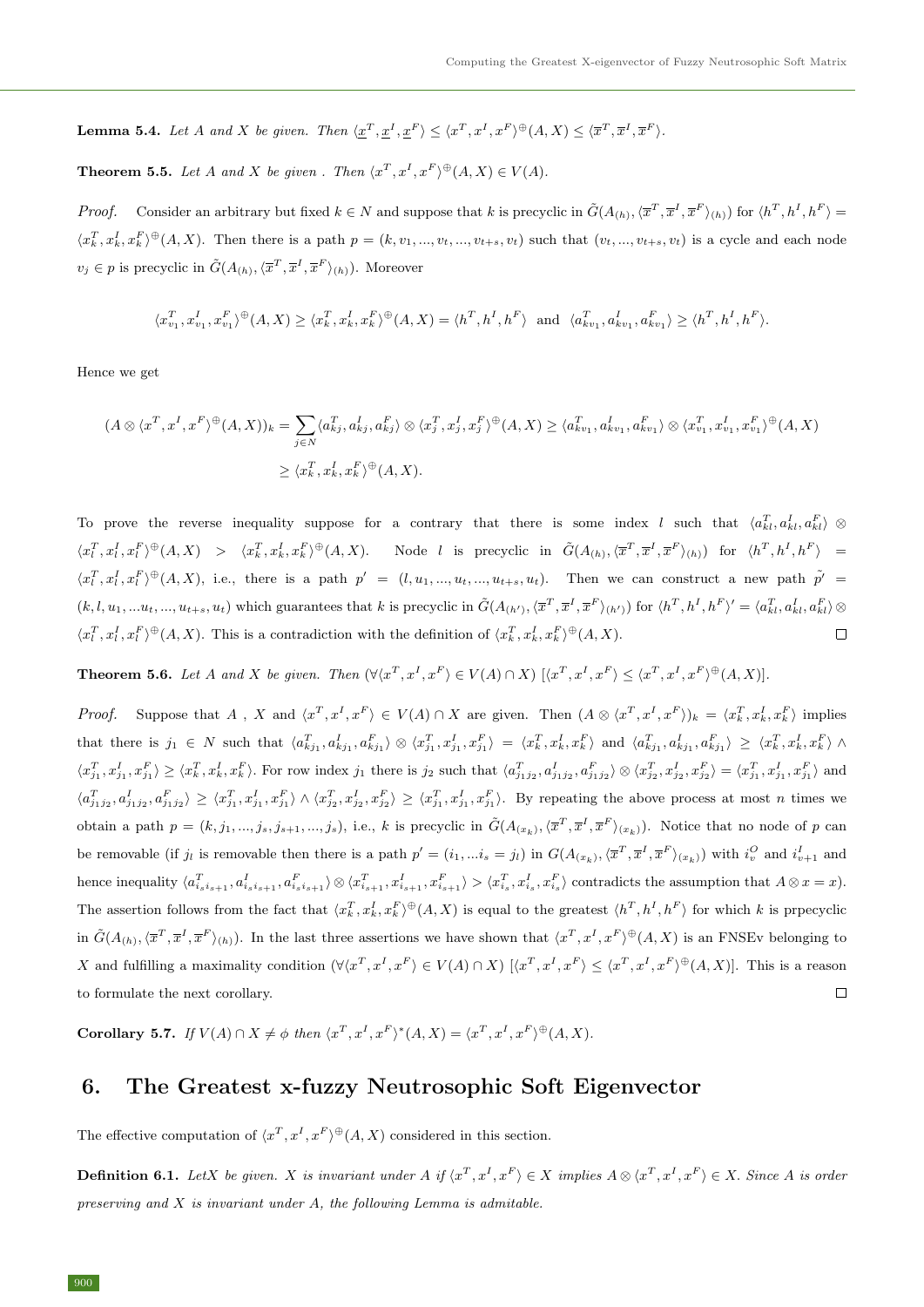**Lemma 6.2.** X is invariant under A if and only if  $\langle \underline{x}^T, \underline{x}^I, \underline{x}^F \rangle \leq A \otimes \langle \underline{x}^T, \underline{x}^I, \underline{x}^F \rangle \wedge A \otimes \langle \overline{x}^T, \overline{x}^I, \overline{x}^F \rangle \leq \langle \overline{x}^T, \overline{x}^I, \overline{x}^F \rangle$ . Suppose that X is invariant under A and  $\mathcal{O}(A,\langle \overline{x}^T, \overline{x}^I, \overline{x}^F \rangle) = (\langle \overline{x}^T, \overline{x}^I, \overline{x}^F \rangle(r); r \in \mathbb{N}_0)$  and  $\mathcal{O}(A,\langle \underline{x}^T, \underline{x}^I, \underline{x}^F \rangle) = (\langle \underline{x}^T, \underline{x}^I, \underline{x}^F \rangle(r); r \in \mathbb{N}_0)$  $\mathbb{N}_0$  are orbits of A generated by  $\langle \overline{x}^T, \overline{x}^I, \overline{x}^F \rangle$  and  $\langle \underline{x}^T, \underline{x}^I, \underline{x}^F \rangle$  respectively. Then for each  $k \in \mathbb{N}_0$  we have the following.

$$
\langle \overline{x}^T, \overline{x}^I, \overline{x}^F \rangle (k+1) = A^{k+1} \otimes \langle \overline{x}^T, \overline{x}^I, \overline{x}^F \rangle = A^k \otimes (A \otimes \langle \overline{x}^T, \overline{x}^I, \overline{x}^F \rangle) \le A^k \otimes \langle \overline{x}^T, \overline{x}^I, \overline{x}^F \rangle = \langle \overline{x}^T, \overline{x}^I, \overline{x}^F \rangle (k) \tag{3}
$$

$$
\langle \underline{x}^T, \underline{x}^I, \underline{x}^F \rangle (k+1) = A^{k+1} \otimes \langle \underline{x}^T, \underline{x}^I, \underline{x}^F \rangle = A^k \otimes (A \otimes \langle \underline{x}^T, \underline{x}^I, \underline{x}^F \rangle) \ge A^k \otimes \langle \underline{x}^T, \underline{x}^I, \underline{x}^F \rangle = \langle \underline{x}^T, \underline{x}^I, \underline{x}^F \rangle (k). \tag{4}
$$

**Lemma 6.3.** Let  $X$  be invariant under  $A$ . Then

<span id="page-8-3"></span><span id="page-8-2"></span><span id="page-8-1"></span><span id="page-8-0"></span>
$$
(\forall k \in \mathbb{N}_0)[\langle \overline{x}^T, \overline{x}^I, \overline{x}^F \rangle(n) = \langle \overline{x}^T, \overline{x}^I, \overline{x}^F \rangle(n+k)], \tag{5}
$$

$$
(\forall k \in \mathcal{N}_0)[\langle \underline{x}^T, \underline{x}^I, \underline{x}^F \rangle(n) = \langle \underline{x}^T, \underline{x}^I, \underline{x}^F \rangle(n+k)]. \tag{6}
$$

*Proof.* According to [\(3\)](#page-8-0) it is sufficient to prove that  $\langle \bar{x}^T, \bar{x}^I, \bar{x}^F \rangle(n) \leq \langle \bar{x}^T, \bar{x}^I, \bar{x}^F \rangle(n+1)$ . For the sake of a contradiction assume that  $\langle \overline{x}^T, \overline{x}^I, \overline{x}^F \rangle(n) \nleq \langle \overline{x}^T, \overline{x}^I, \overline{x}^F \rangle(n+1)$ , i.e., there is  $i \in N$  such that  $\langle \overline{x}_i^T, \overline{x}_i^I, \overline{x}_i^F \rangle(n) > \langle \overline{x}_i^T, \overline{x}_i^I, \overline{x}_i^F \rangle(n+1)$ , i.e.,  $(A^n \otimes \langle \overline{x}^T, \overline{x}^I, \overline{x}^F \rangle)_i > (A^{n+1} \otimes \langle \overline{x}^T, \overline{x}^I, \overline{x}^F \rangle)_i$ . Then there is  $s \in N$  such that for each  $k \in N$  the following inequality holds true  $\langle a_{is}^T, a_{is}^I, a_{is}^F \rangle^n \otimes \langle \overline{x}_s^T, \overline{x}_s^I, \overline{x}_s^F \rangle > \langle a_{ik}^T, a_{ik}^I, a_{ik}^F \rangle^{n+1} \otimes \langle \overline{x}_k^T, \overline{x}_k^I, \overline{x}_k^F \rangle$ , or equivalently, there is a path  $p \in \mathcal{P}_{is}^n$  such that next formula

$$
\omega(p)\otimes\langle\overline{x}_s^T,\overline{x}_s^I,\overline{x}_s^F\rangle=\langle a_{is}^T,a_{is}^I,a_{is}^F\rangle^n\otimes\langle\overline{x}_s^T,\overline{x}_s^I,\overline{x}_s^F\rangle>\langle a_{ik}^T,a_{ik}^I,a_{ik}^F\rangle^{n+1}\otimes\langle\overline{x}_k^T,\overline{x}_k^I,\overline{x}_k^F\rangle\geq\omega(\widetilde{p})\otimes\langle\overline{x}_k^T,\overline{x}_k^I,\overline{x}_k^F\rangle
$$

holds for each  $k \in N$  and each  $\tilde{p} \in \mathcal{P}_{ik}^{n+1}$ . Since  $l(p) = n$  then there is at least one repeated node, i.e.,  $p = p' \cup c$  and  $l(c) \geq 1$ . Now, we shall consider a path p'' such that  $p'' = p' \cup c \cup c$ . Let  $l(p'') = v$ . Then  $v \ge n + 1$  and we get

$$
\langle \overline{x}_i^T, \overline{x}_i^I, \overline{x}_i^F \rangle (v) \ge \langle a_{is}^T, a_{is}^I, a_{is}^F \rangle^v \otimes \langle \overline{x}_s^T, \overline{x}_s^I, \overline{x}_s^F \rangle \ge \omega(p'') \otimes \langle \overline{x}_s^T, \overline{x}_s^I, \overline{x}_s^F \rangle = \omega(p) \otimes \langle x_s^T, x_s^I, x_s^F \rangle
$$
  
=  $\langle a_{is}^T, a_{is}^I, a_{is}^F \rangle^n \otimes \langle \overline{x}_s^T, \overline{x}_s^I, \overline{x}_s^F \rangle > \langle a_{ik}^T, a_{ik}^I, a_{ik}^F \rangle^{n+1} \otimes \langle \overline{x}_k^T, \overline{x}_k^I, \overline{x}_s^F \rangle = \langle \overline{x}_i^T, \overline{x}_i^I, \overline{x}_i^F \rangle (n+1).$ 

This is a contradiction with [\(3\)](#page-8-0) and [\(5\)](#page-8-1) follows. To prove [\(6\)](#page-8-2) it is enough (by (5)) to show that  $\langle x^T, x^I, x^F \rangle(n) \geq$  $\langle \underline{x}^T, \underline{x}^I, \underline{x}^F \rangle (n+1)$ . For the sake of a contradiction assume that  $\langle \underline{x}^T, \underline{x}^I, \underline{x}^F \rangle (n) \not\geq \langle \underline{x}^T, \underline{x}^I, \underline{x}^F \rangle (n+1)$ , i.e., there is  $i \in N$  such that  $\langle \underline{x}_i^T, \underline{x}_i^I, \underline{x}_i^F \rangle(n) < \langle \underline{x}_i^T, \underline{x}_i^I, \underline{x}_i^F \rangle(n+1)$  or equivalently  $(A^n \otimes \langle \underline{x}^T, \underline{x}^I, \underline{x}^F \rangle)_i < (A^{n+1} \otimes \langle \underline{x}^T, \underline{x}^I, \underline{x}^F \rangle)_i$ . Then there is  $k \in \mathbb{N}$ such that for each  $s \in \mathbb{N}$  the following inequality holds true  $\langle a_{is}^T, a_{is}^I, a_{is}^F \rangle^n \otimes \langle \underline{x}_s^T, \underline{x}_s^I, \underline{x}_s^F \rangle < \langle a_{ik}^T, a_{ik}^I, a_{ik}^F \rangle^{n+1} \otimes \langle \underline{x}_k^T, \underline{x}_k^I, \underline{x}_k^F \rangle$ or again equivalently, there is a path  $p \in \mathcal{P}_{ik}^{n+1}$  such that next formula

$$
\omega(p')\otimes\langle\underline{x}_s^T,\underline{x}_s^I,\underline{x}_s^F\rangle\leq\langle a_{is}^T,a_{is}^I,a_{is}^F\rangle^n\otimes\langle\underline{x}_s^T,\underline{x}_s^I,\underline{x}_s^F\rangle<\langle a_{ik}^T,a_{ik}^I,a_{ik}^F\rangle^{n+1}\otimes\langle\underline{x}_k^T,\underline{x}_k^I,\underline{x}_k^F\rangle=\omega(p)\otimes\langle\underline{x}_k^T,\underline{x}_k^I,\underline{x}_k^F\rangle
$$

holds for each  $s \in N$  and each  $p' \in \mathcal{P}_{is}^n$ . Since  $l(p) = n + 1$  then there is at least one repeated node, i.e.,  $p = \tilde{p} \cup c$ , where  $\tilde{p} \in \mathcal{P}_{ik}^{l(\tilde{p})}$  with  $l(\tilde{p}) \leq n$  and  $l(c) \geq 1$ . Now, we shall consider a path  $\tilde{p}$ . It is clear that  $\omega(p) \leq \omega(\tilde{p})$  and hence we get

$$
\langle x^T, x^I, x^F \rangle (l(\tilde{p})) \geq \langle a_{ik}^T, a_{ik}^I, a_{ik}^F \rangle^{l(\tilde{p})} \otimes \langle \underline{x}_k^T, \underline{x}_k^I, \underline{x}_k^F \rangle \geq \omega(\tilde{p}) \otimes \langle \underline{x}_k^T, \underline{x}_k^I, \underline{x}_k^F \rangle \geq \omega(p) \otimes \langle \underline{x}_k^T, \underline{x}_k^I, \underline{x}_k^F \rangle
$$
  

$$
= \langle a_{ik}^T, a_{ik}^I, a_{ik}^F \rangle^{n+1} \otimes \langle \underline{x}_k^T, \underline{x}_k^I, \underline{x}_k^F \rangle > \sum_{s \in N} \langle a_{is}^T, a_{is}^I, a_{is}^F \rangle^n \otimes \langle \underline{x}_s^T, \underline{x}_s^I, \underline{x}_s^F \rangle = \langle \underline{x}^T, \underline{x}^I, \underline{x}^F \rangle (n).
$$

This is a contradiction with [\(4\)](#page-8-3) and [\(6\)](#page-8-2) follows.

**Corollary 6.4.** Let X be invariant under A. Then  $\{\langle \underline{x}^T, \underline{x}^I, \underline{x}^F \rangle(n), \langle \overline{x}^T, \overline{x}^I, \overline{x}^F \rangle(n)\} \subseteq V(A) \cap X$ .

 $\Box$ 

901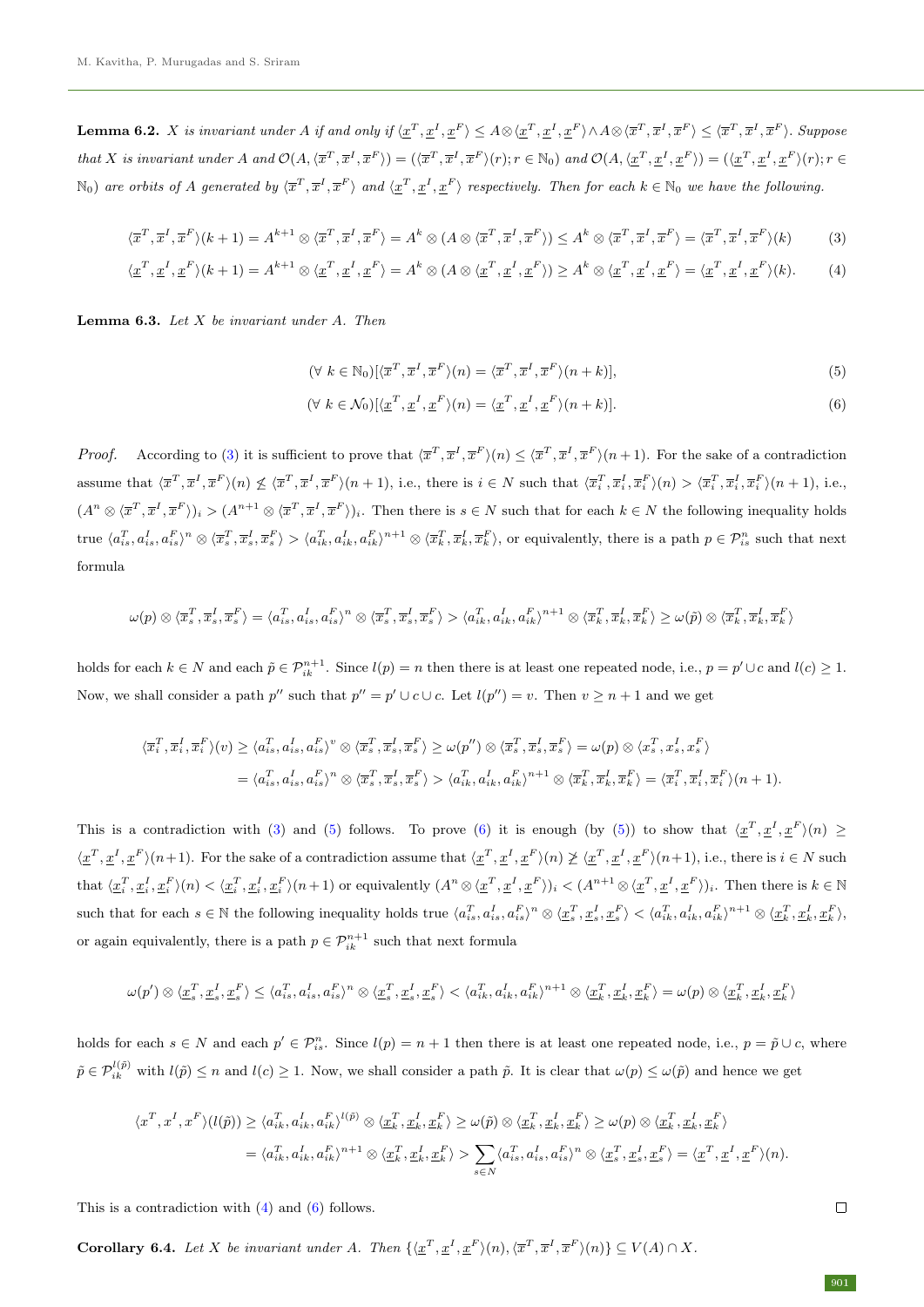$\Box$ 

Proof. The assertions follows from the facts that

$$
A \otimes \langle \underline{x}^T, \underline{x}^I, \underline{x}^F \rangle (n) = A \otimes (A^n \otimes \langle \underline{x}^T, \underline{x}^I, \underline{x}^F \rangle) = A^{n+1} \otimes \langle \underline{x}^T, \underline{x}^I, \underline{x}^F \rangle = \langle \underline{x}^T, \underline{x}^I, \underline{x}^F \rangle (n+1) = \langle \underline{x}^T, \underline{x}^I, \underline{x}^F \rangle (n),
$$
  

$$
A \otimes \langle \overline{x}^T, \overline{x}^I, \overline{x}^F \rangle (n) = A \otimes (A^n \otimes \langle \overline{x}^T, \overline{x}^I, \overline{x}^F \rangle) = A^{n+1} \otimes \langle \overline{x}^T, \overline{x}^I, \overline{x}^F \rangle = \langle \overline{x}^T, \overline{x}^I, \overline{x}^F \rangle (n+1) = \langle \overline{x}^T, \overline{x}^I, \overline{x}^F \rangle (n).
$$

**Theorem 6.5.** Let X be invariant under A. Then  $\langle x^T, x^I, x^F \rangle \oplus (A, X) = \langle \overline{x}^T, \overline{x}^I, \overline{x}^F \rangle (n)$ .

*Proof.* Suppose that X is invariant under A and  $\langle x^T, x^I, x^F \rangle \oplus (A, X) = (\langle x_1^T, x_1^I, x_1^F \rangle \oplus (A, X), \dots, \langle x_n^T, x_n^I, x_n^F \rangle \oplus (A, X))^T$ . Then by the definition of  $\langle x_k^T, x_k^I, x_k^F \rangle^{\oplus}(A, X)$  there is a path  $p = p' \cup c$  (p is finished by c) in  $\tilde{G}(A_{(h)}, \langle \overline{x}^T, \overline{x}^I \overline{x}^F \rangle_{(h)})$  for  $\langle h^T, h^I, h^F \rangle = \langle x_k^T, x_k^I, x_k^F \rangle \oplus (A, X)$  and  $\omega(p) = \langle h^T, h^I, h^F \rangle$ . Consider now a path  $p'' = p' \cup c \cup ... \cup c$  with  $l(p'') \geq n$  and  $\omega(p) = \omega(p'')$ . Then we obtain

$$
\langle \overline{x}_k^T, \overline{x}_k^I, \overline{x}_k^F \rangle(n) = \langle \overline{x}_k^T, \overline{x}_k^I, \overline{x}_k^F \rangle(l(p'')) \ge \omega(p'') = \langle x_k^T, x_k^I, x_k^F \rangle^{\oplus}(A, X).
$$

Inverse inequality follows from the fact that a path  $p \in \mathcal{P}_{kj}^n$  beginning in k contains a cycle and  $\langle \overline{x}_k^T, \overline{x}_k^T, \overline{x}_k^F \rangle(n) =$  $\sum \langle a_{kj}^T, a_{kj}^I, a_{kj}^F \rangle^n \; \otimes \; \langle \overline{x}_j^T, \overline{x}_j^I, \overline{x}_j^F \rangle \;\; = \;\; \langle a_{kl}^T, a_{kl}^I, a_{kl}^F \rangle^n \; \otimes \; \langle \overline{x}_l^T, \overline{x}_l^I, \overline{x}_l^F \rangle \;\; = \;\; \omega(p) \; \otimes \; \langle \overline{x}_j^T, \overline{x}_j^I, \overline{x}_j^F \rangle, \;\; \text{i.e.,} \;\; k \;\; \text{is \; precyclic \; in}$  $\tilde{G}(A_{(h)},\langle \overline{x}^T, \overline{x}^I, \overline{x}^F \rangle_{(h)})$  for  $\langle h^T, h^I, h^F \rangle = \langle \overline{x}_k^T, \overline{x}_k^I, \overline{x}_k^F \rangle(n)$ . Hence  $\langle x^T, x^I, x^F \rangle^{\oplus}(A,X) \geq \langle \overline{x}^T, \overline{x}^I, \overline{x}^F \rangle(n)$ .  $\Box$ 

### 6.1. Computing the Greatest X-fuzzy Neutrosophic Soft Eigenvector-General Case

In this section we compute  $\langle x^T, x^I, x^F \rangle \oplus (A, X)$  when X is not invariant under A. Let  $A \in \mathcal{N}(n,n)$  and  $X \subseteq \mathcal{N}(n)$  be given. Suppose that  $A \otimes \langle \overline{x}^T, \overline{x}^I, \overline{x}^F \rangle \nleq \langle \overline{x}^T, \overline{x}^I, \overline{x}^F \rangle$  and  $V(A) \cap X \neq \emptyset$ , i.e.,  $\langle x^T, x^I, x^F \rangle^{\oplus}(A, X)$  exists. We look for the greatest FNSV  $\langle \tilde{x}^T, \tilde{x}^I, \tilde{x}^F \rangle \in X$  with the property that  $\langle x^T, x^I, x^F \rangle \leq A \otimes$  $\langle \tilde{x}^T, \tilde{x}^I, \tilde{x}^F \rangle \leq \langle \tilde{x}^T, \tilde{x}^I, \tilde{x}^F \rangle$ . For this purpose  $\langle \tilde{x}^T, \tilde{x}^I, \tilde{x}^F \rangle$  will be constructed by the following algorithm.

#### Algorithm Invariant upper bound

Input.  $X$ ,  $A$ .

Output. "yes" in variable gr if  $\langle \tilde{x}^T, \tilde{x}^I, \tilde{x}^F \rangle \in X$  with the property that  $\langle \underline{x}^T, \underline{x}^I, \underline{x}^F \rangle \leq A \otimes \langle \tilde{x}^T, \tilde{x}^I, \tilde{x}^F \rangle \leq \langle \tilde{x}^T, \tilde{x}^I, \tilde{x}^F \rangle$  exists;

"no" in gr otherwise.

#### begin

1. 
$$
\langle \tilde{x}^T, \tilde{x}^I, \tilde{x}^F \rangle := \langle \overline{x}^T, \overline{x}^I, \overline{x}^F \rangle
$$
;  $M := \phi$ ; \n2.  $m := \min_{j \in N|M} \langle \tilde{x}_j^T, \tilde{x}_j^I, \tilde{x}_j^F \rangle$ ;  $M = \{j \in N; \ m = \langle \tilde{x}_j^T, \tilde{x}_j^I, \tilde{x}_j^F \rangle\}$ ; \n3. While  $(\exists k \in M)(\exists j \in N)[\langle a_{kj}^T, a_{kj}^I, a_{kj}^F \rangle \otimes \langle \tilde{x}_j^T, \tilde{x}_j^I, \tilde{x}_j^F \rangle > \langle \tilde{x}_k^T, \tilde{x}_k^I, \tilde{x}_k^F \rangle]$  do \nIf  $\langle \tilde{x}_k^T, \tilde{x}_k^I, \tilde{x}_k^F \rangle \geq \langle \underline{x}_j^T, \underline{x}_j^I, \underline{x}_j^F \rangle$  then  $\langle \tilde{x}_j^T, \tilde{x}_j^I, \tilde{x}_j^F \rangle := m \wedge M := M \cup \{j\}$  else  $gr := \text{``no''}$ ;

(comment: if the condition  $A \otimes \langle \tilde{x}^T, \tilde{x}^I, \tilde{x}^F \rangle \leq \langle \tilde{x}^T, \tilde{x}^I, \tilde{x}^F \rangle$  is not fulfilled in row k, corresponding variables  $\langle \tilde{x}^T, \tilde{x}^I, \tilde{x}^F \rangle$  are modified)

4. 
$$
M = \{ j \in N; m \geq \langle \tilde{x}_j^T, \tilde{x}_j^I, \tilde{x}_j^F \rangle \};
$$

(comment: M consists of row indices for which  $A \otimes \langle \tilde{x}^T, \tilde{x}^I, \tilde{x}^F \rangle \leq \langle \tilde{x}^T, \tilde{x}^I, \tilde{x}^F \rangle$  holds true)

5. If  $N \setminus M = \phi$  then gr:=" yes" else go to 2;

end.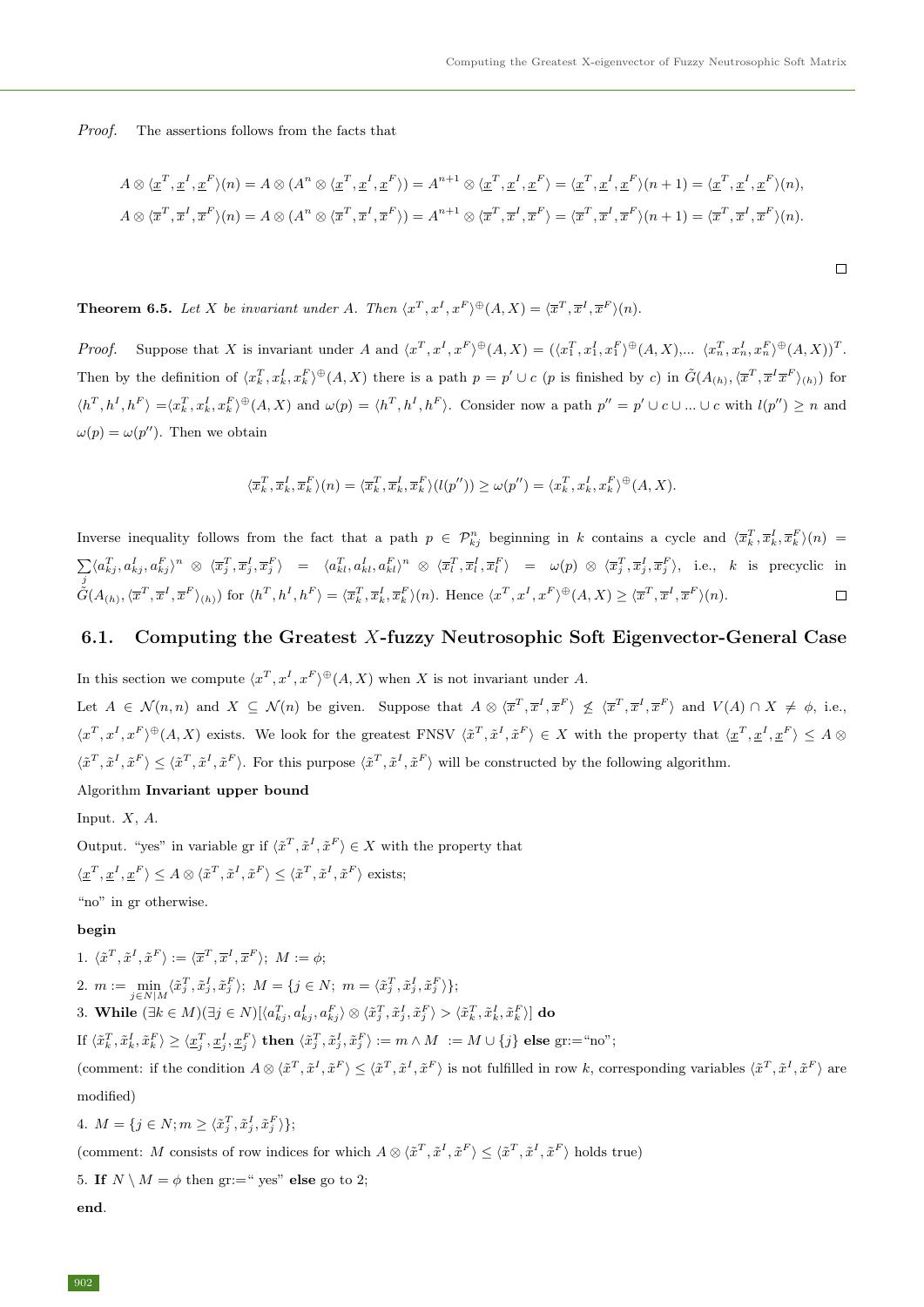**Example 6.6.** Let A and  $X = [\langle \underline{x}^T, \underline{x}^I, \underline{x}^F \rangle, \overline{x}^T, \overline{x}^I, \overline{x}^F \rangle]$  have the forms

|                   |                     |                  | $(0.1\ 0.1\ 0.5)$ $(0.1\ 0.1\ 0.5)$ $(0.1\ 0.1\ 0.5)$ $(0.3\ 0.2\ 0.4)$ $(0.5\ 0.4\ 0.3)$ $(0.2\ 0.1\ 0.5)$ $(0.8\ 0.7\ 0.1)$                                                                                                                 |  |             |    |
|-------------------|---------------------|------------------|-----------------------------------------------------------------------------------------------------------------------------------------------------------------------------------------------------------------------------------------------|--|-------------|----|
|                   |                     |                  | $(0.2\ 0.1\ 0.5)$ $(0.7\ 0.6\ 0.1)$ $(0.4\ 0.3\ 0.5)$ $(0.3\ 0.2\ 0.4)$ $(0.2\ 0.1\ 0.5)$ $(0.5\ 0.4\ 0.3)$ $(0.6\ 0.5\ 0.2)$                                                                                                                 |  |             |    |
|                   |                     |                  | $\langle 0.1 \; 0.1 \; 0.5 \rangle$ $\langle 0.2 \; 0.1 \; 0.5 \rangle$ $\langle 0.7 \; 0.6 \; 0.1 \rangle$ $\langle 0.4 \; 0.3 \; 0.5 \rangle$ $\langle 0.1 \; 0.1 \; 0.5 \rangle$ $\langle 0.1 \; 0.1 \; 0.5 \rangle$ $\langle 0 \; 0$      |  | $ 1\rangle$ |    |
| $A =$             |                     |                  | $(0.2\ 0.1\ 0.5)$ $(0.2\ 0.1\ 0.5)$ $(0.5\ 0.4\ 0.3)$ $(0.4\ 0.3\ 0.5)$ $(0.2\ 0.1\ 0.5)$ $(0.6\ 0.5\ 0.2)$ $(0.4\ 0.3\ 0.5)$                                                                                                                 |  |             | ۱, |
|                   |                     |                  | $(0.1 \t0.1 \t0.5)$ $(0.1 \t0.1 \t0.5)$ $(0.4 \t0.3 \t0.5)$ $(0.3 \t0.2 \t0.4)$ $(0.2 \t0.1 \t0.5)$ $(0.5 \t0.4 \t0.3)$ $(0.1 \t0.1 \t0.5)$                                                                                                   |  |             |    |
|                   |                     |                  | $(0.2\ 0.1\ 0.5)$ $(0.3\ 0.2\ 0.4)$ $(0.5\ 0.4\ 0.3)$ $(0.2\ 0.1\ 0.5)$ $(0.1\ 0.1\ 0.5)$ $(0.2\ 0.1\ 0.5)$ $(0.2\ 0.1\ 0.5)$                                                                                                                 |  |             |    |
|                   |                     |                  | $\langle 0.3 \ 0.2 \ 0.4 \rangle$ $\langle 0.2 \ 0.1 \ 0.5 \rangle$ $\langle 0.6 \ 0.5 \ 0.2 \rangle$ $\langle 0.6 \ 0.5 \ 0.2 \rangle$ $\langle 0.5 \ 0.1 \ 0.5 \rangle$ $\langle 0.6 \ 0.5 \ 0.2 \rangle$ $\langle 0.4 \ 0.3 \ 0.5 \rangle$ |  |             |    |
|                   | $(0.3 \ 0.2 \ 0.6)$ |                  | $  \langle 0.6 \; 0.5 \; 0.2 \rangle$                                                                                                                                                                                                         |  |             |    |
|                   |                     |                  |                                                                                                                                                                                                                                               |  |             |    |
|                   | $(0.3 \ 0.2 \ 0.6)$ |                  | (0.7 0.6 0.1)                                                                                                                                                                                                                                 |  |             |    |
|                   | $(0.3 \ 0.2 \ 0.6)$ |                  | (0.6 0.5 0.2)                                                                                                                                                                                                                                 |  |             |    |
| $\underline{x} =$ | $(0.3 \ 0.2 \ 0.6)$ | $\overline{x} =$ | $(0.5 \ 0.4 \ 0.3)$                                                                                                                                                                                                                           |  |             |    |
|                   | (0.3 0.2 0.6)       |                  | (0.4 0.3 0.5)                                                                                                                                                                                                                                 |  |             |    |
|                   | $(0.3 \ 0.2 \ 0.6)$ |                  | (0.4 0.3 0.5)                                                                                                                                                                                                                                 |  |             |    |
|                   | (0.3 0.2 0.6)       |                  | (0.7 0.6 0.1)                                                                                                                                                                                                                                 |  |             |    |

The first run of the algorithm:

By applying step 1 of the algorithm put  $\langle \tilde{x}^T, \tilde{x}^I, \tilde{x}^F \rangle := \langle \overline{x}^T, \overline{x}^I, \overline{x}^F \rangle, M = \phi$  and

$$
m:=\min_{j\in N/M}\langle \tilde{x}_j^T,\tilde{x}_j^I,\tilde{x}_j^F\rangle = \langle 0.4\,\, 0.3\,\, 0.5 \rangle, \quad M=\{j\in N; m=\langle \tilde{x}_j^T,\tilde{x}_j^I,\tilde{x}_j^F\rangle\} = \{5,6\}
$$

 $\text{in step 2. Since } \langle a_{63}^T, a_{63}^I, a_{63}^F \rangle \otimes \langle \tilde{x}_3^T, \tilde{x}_3^I, \tilde{x}_3^F \rangle > \langle \tilde{x}_6^T, \tilde{x}_6^I, \tilde{x}_6^F \rangle, \text{ put } \langle \tilde{x}_3^T, \tilde{x}_3^I, \tilde{x}_3^F \rangle := m = \langle 0.4 \; 0.3 \; 0.5 \rangle (\geq \langle \underline{x}_3^T, \underline{x}_3^I, \underline{x}_3^F \rangle),$  $M = \{j \in N; \ m = \langle \tilde{x}_j^T, \tilde{x}_j^I, \tilde{x}_j^F \rangle\} = \{3, 5, 6\}$  and

$$
\langle \tilde{x}^T, \tilde{x}^I, \tilde{x}^F \rangle = (\langle 0.6, 0.5, 0.2 \rangle, \langle 0.7, 0.6, 0.1 \rangle, \langle 0.4, 0.3, 0.5 \rangle, \langle 0.5, 0.4, 0.3 \rangle, \langle 0.4, 0.3, 0.5 \rangle, \langle 0.4, 0.3, 0.5 \rangle, \langle 0.7, 0.6, 0.1 \rangle)^t.
$$

In step 4 the set  $M = \{j \in N; m \geq \langle \tilde{x}_j^T, \tilde{x}_j^I, \tilde{x}_j^F \rangle\} = \{3, 5, 6\}$ , in step 5 we obtain  $N \setminus M \neq \phi$  and the algorithm goes on step 2.

The second run of the algorithm:

In step 2 we get

$$
m := \min_{j \in N/M} \langle \tilde{x}_j^T, \tilde{x}_j^I, \tilde{x}_j^F \rangle = \langle 0.5, 0.4, 0.3 \rangle, \quad M = \{ j \in N; \ m = \langle \tilde{x}_j^T, \tilde{x}_j^I, \tilde{x}_j^F \rangle \} = \{ \langle 0.4, 0.3, 0.5 \rangle \}.
$$

Since the condition of step 3 is not fulfilled  $((A \otimes \langle \tilde{x}^T, \tilde{x}^I, \tilde{x}^F \rangle)_4 \leq \langle \tilde{x}_4^T, \tilde{x}_4^I, \tilde{x}_4^F \rangle)$ , we continue by step 4 and step 5, i.e.,  $M = \{j \in N; m \geq \langle \tilde{x}_j^T, \tilde{x}_j^I, \tilde{x}_j^F \rangle\} = \{3, 4, 5, 6\}, N \setminus M \neq \phi \text{ and the algorithm goes on step 2.}$ 

The third run of the algorithm:

In step 2 we get

$$
m := \min_{j \in N \setminus M} \langle \tilde{x}_j^T, \tilde{x}_j^T, \tilde{x}_j^F \rangle = \langle 0.6 \ 0.5 \ 0.2 \rangle, \quad M = \{ j \in N; \ m = \langle \tilde{x}_j^T, \tilde{x}_j^T, \tilde{x}_j^F \rangle \} = \{ 1 \}.
$$

 $Step\ \ 3\ \ products\ \ the\ \ following\ \ \langle a_{17}^T,a_{17}^I,a_{17}^F\rangle \ \otimes\ \langle \tilde{x}_7^T,\tilde{x}_7^I,\tilde{x}_7^F\rangle \ \ >\ \ \langle \tilde{x}_1^T,\tilde{x}_1^I,\tilde{x}_1^F\rangle,\ \ put\ \ \langle \tilde{x}_7^T,\tilde{x}_7^I,\tilde{x}_7^F\rangle \ \ :=\ \ m\ \ =\ \ \langle 0.6\ \ 0.5\ \ 0.4\rangle (\geq$  $\langle \tilde{x}_7^T, \tilde{x}_7^L, \tilde{x}_7^F \rangle$ ),  $\langle \tilde{x}^T, \tilde{x}^I, \tilde{x}^F \rangle = (\langle 0.6, 0.5, 0.2 \rangle, \langle 0.7, 0.6, 0.1 \rangle, \langle 0.4, 0.3, 0.5 \rangle, \langle 0.5, 0.4, 0.3 \rangle, \langle 0.4, 0.3, 0.5 \rangle, \langle 0.4, 0.3, 0.5 \rangle)$  $(0.6 \ 0.5 \ 0.2))^T$ . Since  $M = \{j \in N; m \geq \langle \tilde{x}_j^T, \tilde{x}_j^I, \tilde{x}_j^F \rangle\} = N/\{2\}$ , the algorithm again goes on step 2.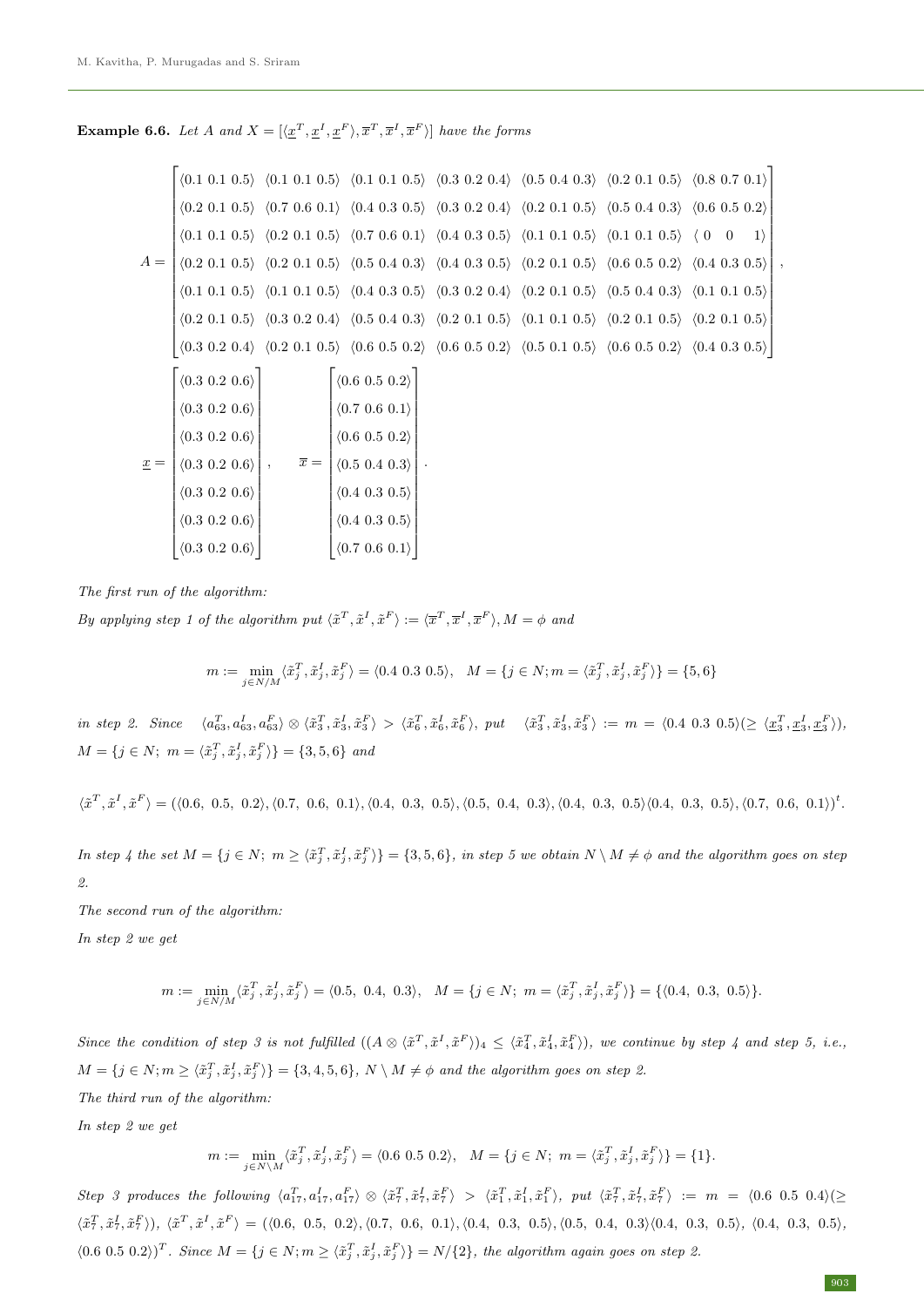The fourth run of the algorithm:

In step 2 we get

$$
m := \min_{j \in N \setminus M} \langle \tilde{x}_j^T, \tilde{x}_j^I, \tilde{x}_j^F \rangle = \langle 0.7 \ 0.6 \ 0.1 \rangle, \quad M = \{ j \in N; m = \langle \tilde{x}_j^T, \tilde{x}_j^I, \tilde{x}_j^F \rangle \} = \{ 2 \}.
$$

Since the condition of step 3 is not fulfilled and  $M = N$  the algorithm terminates in step 5 with the variable gr:="yes" and output  $\langle \tilde{x}^T, \tilde{x}^I, \tilde{x}^F \rangle = (\langle 0.6, 0.5, 0.2 \rangle, \langle 0.7, 0.6, 0.1 \rangle, \langle 0.4, 0.3, 0.5 \rangle, \langle 0.5, 0.4, 0.3, 0.5 \rangle, \langle 0.4, 0.3, 0.5 \rangle, \langle 0.4, 0.3, 0.5 \rangle, \langle 0.6, 0.5, 0.2 \rangle)^t$ **Theorem 6.7.** Let  $A \in \mathcal{N}(n, n)$  and  $X \subseteq \mathcal{N}(n)$  be given. Then the algorithm invariant upper bound is correct, its output is the greatest FNSV  $\langle \tilde{x}^T, \tilde{x}^I, \tilde{x}^F \rangle$  such that  $\langle \underline{x}^T, \underline{x}^I, \underline{x}^F \rangle \leq A \otimes \langle \tilde{x}^T, \tilde{x}^I, \tilde{x}^F \rangle \leq \langle \tilde{x}^T, \tilde{x}^I, \tilde{x}^F \rangle$  and its computational complexity is  $O(n^2)$ .

*Proof.* The algorithm finishes with the positive answer in step 5, where it has computed FNSV  $\langle \tilde{x}^T, \tilde{x}^I, \tilde{x}^F \rangle$  such that  $\langle \underline{x}^T, \underline{x}^I, \underline{x}^F \rangle \leq A \otimes \langle \tilde{x}^T, \tilde{x}^I, \tilde{x}^F \rangle \leq \langle \tilde{x}^T, \tilde{x}^I, \tilde{x}^F \rangle$ . If  $\langle \tilde{x}^T, \tilde{x}^I, \tilde{x}^F \rangle$  does not exists (this corresponds to else branch of the algorithm in step 3) then it is impossible to decrease  $\langle \tilde{x}_j^T, \tilde{x}_j^I, \tilde{x}_j^F \rangle$  on the level  $\langle \tilde{x}_k^T, \tilde{x}_k^I, \tilde{x}_k^F \rangle$  if  $\langle a_{kj}^T, a_{kj}^I, a_{kj}^I \rangle \otimes \langle \tilde{x}_j^T, \tilde{x}_j^I, \tilde{x}_j^F \rangle > \langle \tilde{x}_k^T, \tilde{x}_k^I, \tilde{x}_k^F \rangle$ and  $\langle \tilde{x}_k^T, \tilde{x}_k^I, \tilde{x}_k^F \rangle < \langle \underline{x}_j^T, \underline{x}_j^I, \underline{x}_j^F \rangle$ . Further, the smallest possible decrease of  $\langle \tilde{x}_j^T, \tilde{x}_j^I, \tilde{x}_j^F \rangle$  in step 3 guarantees the maximality of  $\langle \tilde{x}^T, \tilde{x}^I, \tilde{x}^F \rangle \in X$  with property  $\langle \underline{x}^T, \underline{x}^I, \underline{x}^F \rangle \leq A \otimes \langle \tilde{x}^T, \tilde{x}^I, \tilde{x}^F \rangle \leq \langle \tilde{x}^T, \tilde{x}^I, \tilde{x}^F \rangle$ .

For the estimation of the computational complexity observe that the algorithm checks for each coordinate  $\langle \tilde{x}_k^T, \tilde{x}_k^I, \tilde{x}_k^F \rangle$  at most n products  $\langle a_{kj}^T, a_{kj}^I, a_{kj}^F \rangle \otimes \langle \tilde{x}_j^T, \tilde{x}_j^I, \tilde{x}_j^F \rangle$  and compares it with  $\langle \tilde{x}_k^T, \tilde{x}_k^I, \tilde{x}_k^F \rangle$  in step 3. The number of operations in step 3 is  $O(n^2)$  and in no other step it exceeds the bound  $O(n)$ , hence the overall complexity is  $O(n^2)$ . Now, we can summarize the above results and suggest an algorithm for computing the greatest  $X$ -FNSEv of  $A$ 

Algorithm Greatest X-FNSEv

Input. X,A.

output. "yes" in variable gr if  $\langle x^T, x^I, x^F \rangle \Theta(A, X) \in X$  exists; "no" in gr otherwise.

begin

1. If  $A \otimes \langle \overline{x}^T, \overline{x}^I, \overline{x}^F \rangle \leq \langle \overline{x}^T, \overline{x}^I, \overline{x}^F \rangle$  then compute  $\langle \overline{x}^T, \overline{x}^I, \overline{x}^F \rangle$  by the algorithm Invariant upper bound; put  $\langle \overline{x}^T, \overline{x}^I, \overline{x}^F \rangle :=$  $\langle \tilde{x}^T, \tilde{x}^I, \tilde{x}^F \rangle;$ 

2. Compute  $\langle \overline{x}^T, \overline{x}^I, \overline{x}^F \rangle (n) = A^n \otimes \langle \overline{x}^T, \overline{x}^I, \overline{x}^F \rangle;$ 

3. If  $\langle \underline{x}^T, \underline{x}^I, \underline{x}^F \rangle \leq A^n \otimes \langle \overline{x}^T, \overline{x}^I, \overline{x}^F \rangle$  then  $\langle x^T, x^I, x^F \rangle^{\oplus}(A, X) := \langle \overline{x}^T, \overline{x}^I, \overline{x}^F \rangle(n)$  else  $\langle x^T, x^I, x^F \rangle^{\oplus}(A, X)$  does not exist; end  $\Box$ 

**Theorem 6.8.** The algorithm Greatest X-FNSEv correctly computes  $\langle x^T, x^I, x^F \rangle^{\oplus}(A, X)$  in  $O(n^3)$  arithmetic operations.

*Proof.* To determine a complexity of the algorithm, recall first that computing  $\langle \tilde{x}^T, \tilde{x}^I, \tilde{x}^F \rangle$  by the algorithm Invariant upper bound in step 1 needs  $O(n^2)$  operations. The number of operations for computing  $\langle x^T, x^I, x^F \rangle(n)$  is  $O(n^2) = O(n^3)$ .  $\Box$ Thus, the complexity of the whole algorithm is  $O(n^3)$ .

#### 6.2. Applications of the Greatest X-fuzzy Neutrosophic Soft Eigenvector

In this section we will analyze conditions for FNSM under which multi-processor interaction systems reach the greatest steady state with any starting FNSV belonging to an interval FNSV X. The set of starting FNSV from which a multiprocessor interaction system reaches an FNSEv (the greatest FNSEv) of A after a finite number of stages, is called attraction set (strongly attraction set) of A. In general, attraction set (strongly attraction set) contains the set of all FNSEv, the set of all FNSEvs belonging to X but it can be also as big as the whole space. Let us denote the sets  $attr(A)$  and  $attr^*(A)$  as follows.

$$
attr(A) = \{ \langle x^T, x^I, x^F \rangle \in \mathcal{N}(n); \ O(A, \langle x^T, x^I, x^F \rangle) \cap V(A) \neq \phi \},
$$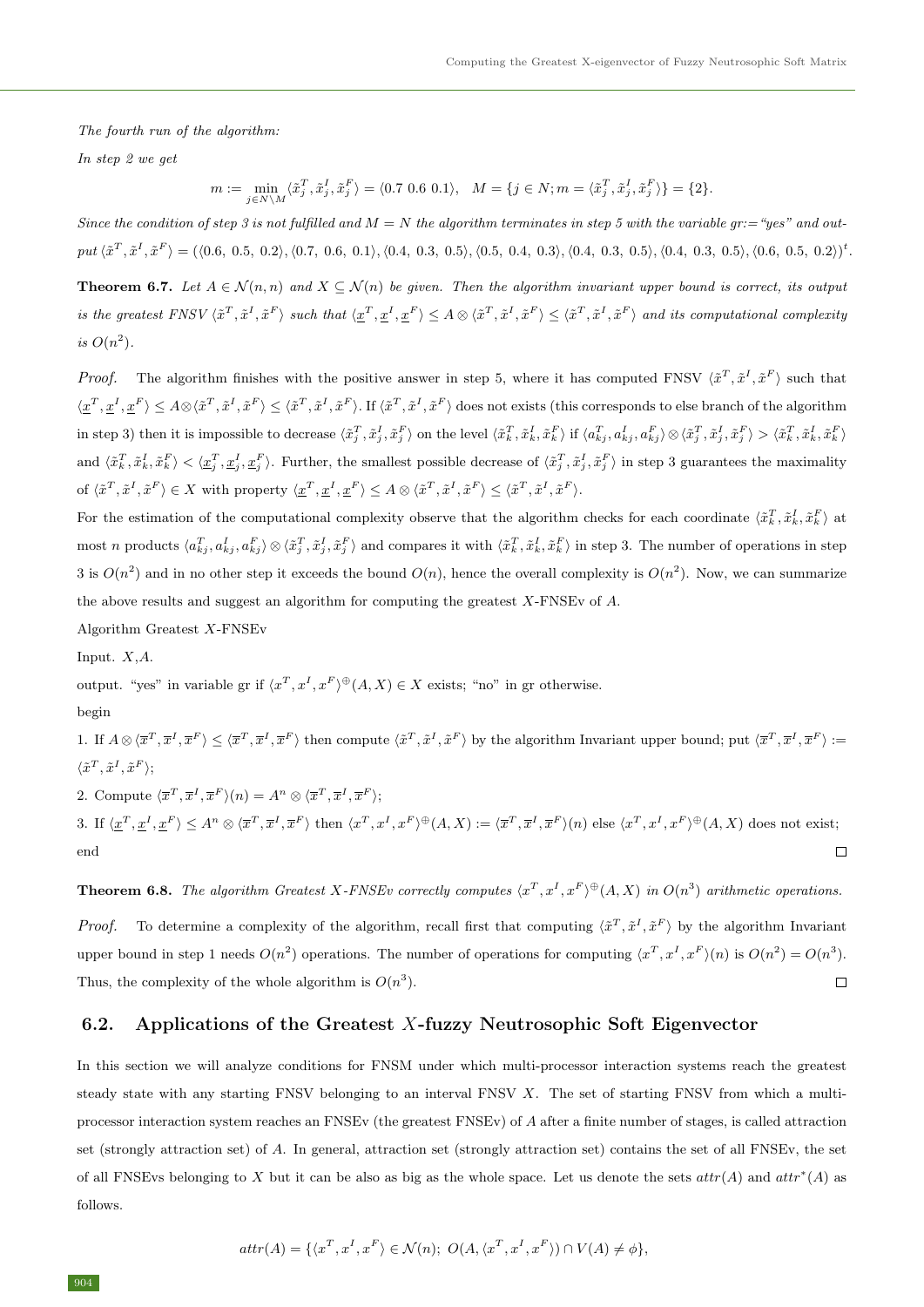$$
\operatorname{attr}^*(A)=\{\langle x^T,x^I,x^F\rangle\in\mathcal N(n);\ \langle x^T,x^I,x^F\rangle^*(A)\in O(A,\langle x^T,x^I,x^F\rangle)\}.
$$

The set  $attr(A)$   $(attr^*(A))$  allows us to characterize FNSMs for which an FNSEv (the greatest FNSEv) is reached with any starting FNSV. It is easy to see that  $\langle x^T, x^I, x^F \rangle^* (A) \ge \langle c^T, c^I, c^F \rangle^* (A)$  holds true and  $\langle x^T, x^I, x^F \rangle^* (A)$  can not be reached with a FNSV  $\langle x^T, x^I, x^F \rangle \in \mathcal{N}(n)$ ,  $\langle x^T, x^I, x^F \rangle < \langle c^T, c^I, c^F \rangle^*(A)$ . Let us denote the set  $\{ \langle x^T, x^I, x^F \rangle \in \mathcal{N}(n)$ ;  $\langle x^T, x^I, x^F \rangle <$  $\langle c^T, c^I, c^F \rangle^*(A)$  by  $M(A)$ .

**Definition 6.9.**  $A \in \mathcal{N}(n,n)$  is called strongly robust if  $attr^*(A) = \mathcal{N}(n) \setminus M(A)$ .

**Theorem 6.10.** Let  $A \in \mathcal{N}(n, n)$  be a FNSM. Then A is strongly robust if and only if  $\langle x^T, x^I, x^F \rangle^*(A) = \langle c^T, c^I, c^F \rangle^*(A)$ and  $G(A_{(c(A))})$  is a strongly connected digraph with period equal to 1.

**Definition 6.11.** Let A, X be given. Then the strongly attraction set attr<sup>\*</sup>(A, X) is defined as follows.

$$
\operatorname{attr}^*(A,X)=\{\langle x^T,x^I,x^F\rangle\in\mathcal N(n);\ \langle x^T,x^I,x^F\rangle^*(A,X)\in O(A,\langle x^T,x^I,x^F\rangle)\}.
$$

**Definition 6.12.** Let  $A, X$  be given. A is called strongly X-robust if  $X \subseteq attr^*(A, X)$ .

**Lemma 6.13.** If A is strongly X-robust then  $(\forall x^T, x^I, x^F) \in X$  [per $(A, \langle x^T, x^I, x^F \rangle) = \langle 1, 1, 0 \rangle$ ].

*Proof.* Suppose that A is strongly X-robust and  $\langle x^T, x^I, x^F \rangle \in X$  is an arbitrary FNSV. Then there is  $k \in N$  such that  $\langle x^T, x^I, x^F \rangle (k) = \langle x^T, x^I, x^F \rangle^* (A, X)$  and we obtain the following.

$$
\langle x^T, x^I, x^F \rangle (k) = \langle x^T, x^I, x^F \rangle^* (A, X) = A \otimes \langle x^T, x^I, x^F \rangle^* (A, X) = A \otimes \langle x^T, x^I, x^F \rangle (k) = \langle x^T, x^I, x^F \rangle (k' + 1)
$$

and the assertion follows.

**Theorem 6.14.** Let  $A \in \mathcal{N}(n,n)$  and X be given. Then A is strongly X-robust if and only if  $A^n \otimes \langle \underline{x}^T, \underline{x}^I, \underline{x}^F \rangle =$  $\langle x^T, x^I, x^F \rangle^* (A, X) = A^n \otimes \langle \overline{x}^T, \overline{x}^I, \overline{x}^F \rangle.$ 

*Proof.* Suppose that  $A \in \mathcal{N}(n, n)$  and X are given and  $A^n \otimes \langle \underline{x}^T, \underline{x}^I, \underline{x}^F \rangle = \langle x^T, x^I, x^F \rangle^* (A, X) = A^n \otimes \langle \overline{x}^T, \overline{x}^I, \overline{x}^F \rangle$ . Then for an arbitrary FNSV  $\langle x^T, x^I, x^F \rangle \in X$  we get (by monotonicity of ⊗) the following

$$
\langle x^T,x^I,x^F\rangle^*(A,X)=A^n\otimes\langle\underline{x}^T,\underline{x}^I,\underline{x}^F\rangle\leq A^n\otimes\langle x^T,x^I,x^F\rangle\leq A^n\otimes\langle\overline{x}^T,\overline{x}^I,\overline{x}^F\rangle=\langle x^T,x^I,x^F\rangle^*(A,X).
$$

The converse implication is trivial by Lemma 6.2 and Lemma 6.3. Notice that according to the last theoren the complexity of a procedure for checking strong X-robustness of a given FNSM A is  $O(n^3)$  consisting of computing  $\langle x^T, x^I, x^F \rangle^* (A, X)$ in  $O(n^3)$  steps and each of FNSV  $\langle \underline{x}^T, \underline{x}^I, \underline{x}^F \rangle(1), \dots, \langle \underline{x}^T, \underline{x}^I, \underline{x}^F \rangle(n), \langle \overline{x}^T, \overline{x}^I, \overline{x}^F \rangle(1), \dots, \langle \underline{x}^T, \underline{x}^I, \underline{x}^F \rangle(n)$  in  $O(n^2)$  operations.  $\Box$ Thus whole procedure has the computational complexity equal to  $O(n^3) + 2nO(n^2) = O(n^3)$ .

# 7. Conclusion

In this work, the authors obtain a computing the greatest X-FNSEv of a FNSM in max-min algebra and study their orbit periodicity, interval vector of FNSM. Then X-FNSEv procedure for computing the greatest, general case of greatest X-FNSEv, Algorithm Invariant upper bound, Algorithm of greatest X-FNSEs, and Application of the greatest X-FNSE.

 $\Box$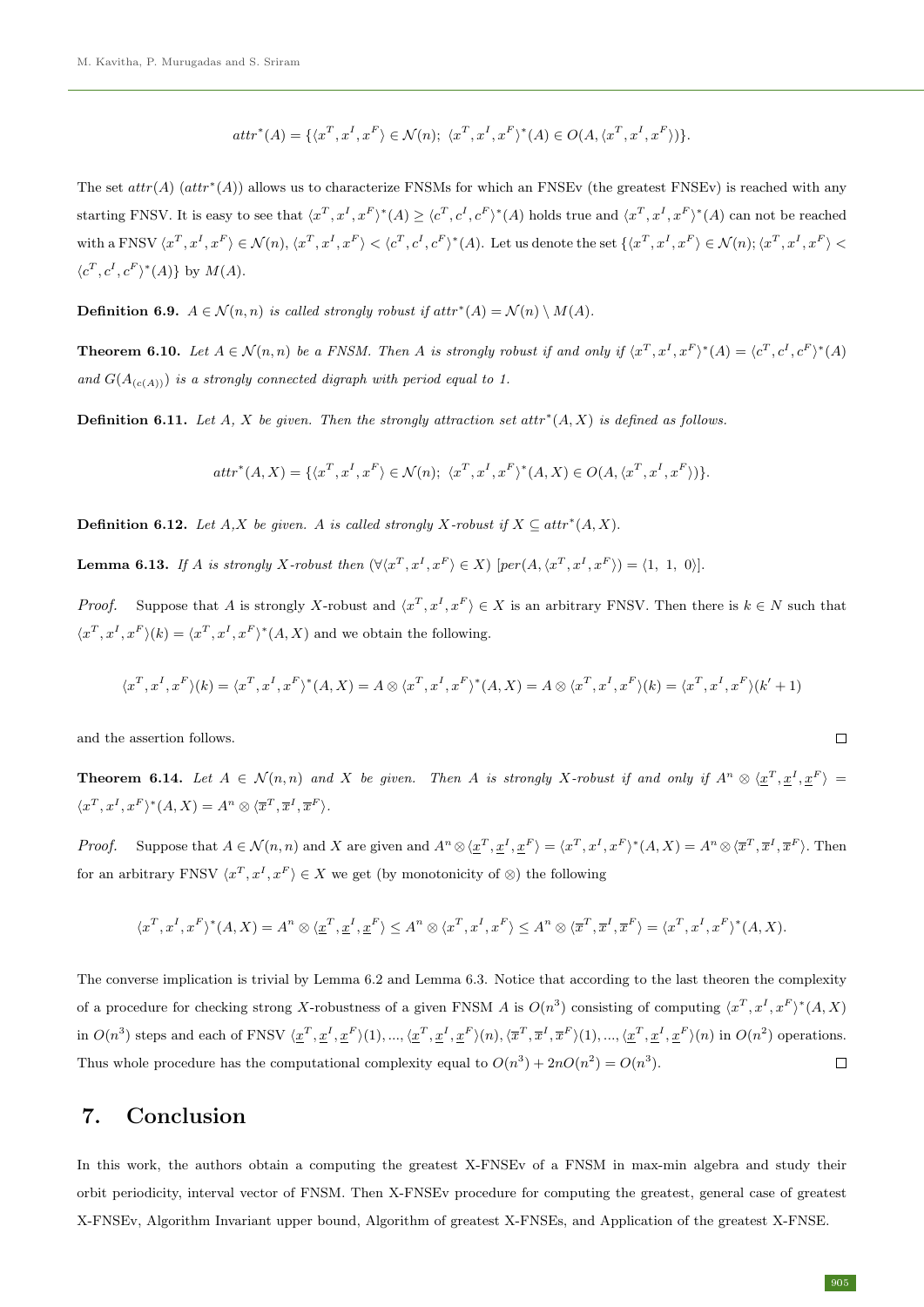#### References

- <span id="page-13-14"></span>[1] I.Arockiarani and I.R.Sumathi, A Fuzzy Neutrosophic Soft Matrix approach in decision making, JGRMA, 2(2)(2014), 14-23.
- <span id="page-13-8"></span><span id="page-13-1"></span>[2] K.Atanassov, Intuitionistic Fuzzy Sets, Fuzzy Sets and System, 20(1983), 87-96.
- <span id="page-13-13"></span>[3] P.Butkovic, Max-linear System: Theory and Application, Springer, (2010).
- [4] M.Bora, B.Bora, T.J.Neog and D.K.Sut, Intuitionistic Fuzzy Soft Matrix theory and its Application in Medical diagnosis, Annals of Fuzzy Mathematiccs and Informatics, 7(2013), 157-168.
- <span id="page-13-15"></span>[5] K.Cechlarova, Eigenvectors in Bottleneck Algebra, Linear Algebra Appl., 179(1992), 63-73.
- [6] M.Dhar, S.Broumi and F.Smarandache, A note on square Neutrosophic Fuzzy Matrices, Neutrosophic Sets and Systems, 3(2014), 37-41.
- [7] Florentin Smarandache, Neutrosophy, Neutrosophic probability, set, and logic Pn USA 105, (1998).
- [8] Gavalec, Periodicity in Extremal Algebra, Gaudeamus, Hradec Kralove (2004).
- [9] Gavalec and J.Plavka, Monotone Interval Eigenproblem in Max-Min Algebra, Kybernetika, 46(3)(2010), 387-396.
- [10] M.Molnarova, H.Myskova and J.Plavka, The Robustness of Interval Fuzzy Matrices, Linear Algebra and its Appl., 438(2013), 3350-3364.
- [11] H.Myskova, Weak Stablity of Interval Orbits of Circulant Matrices in Fuzzy Algebra, Acta Electrotechnica et Informatica, 12(2012), 51-56.
- <span id="page-13-6"></span><span id="page-13-5"></span>[12] D.Molodtsov, Soft Set Theory first resuls, Computer and Mathematics with Application, 37(1999), 19-31.
- <span id="page-13-7"></span>[13] P.K.Maji, R.Biswas and A.R.Roy, Fuzzy Soft Set, The Journal of Fuzzy Mathematics, 9(3)(2001), 589-602.
- <span id="page-13-10"></span>[14] P.K.Maji, R.Biswas and A.R.Roy, Intuitionistic Fuzzy Soft Sets, The Journal of Fuzzy Mathematics, 12(2004), 669-683.
- [15] Michael G.Thomason, Convergence of Powers of a Fuzzy Matrix, Journal of Mathematical Analysis and Applications, 57(1977), 476-480.
- <span id="page-13-12"></span><span id="page-13-11"></span>[16] M.Pal, S.K.Khan and A.K. Shyamal, Intuitionistic Fuzzy Matrices, Notes on Intuitionstic Fuzzy Sets, 8(2002), 51-62.
- [17] M.Pal and S.K.Khan, *Some operations on Intuitionstic Fuzy Matrices*, Proceedings of International conference on Analysis and Discrete Structures, (2002), 1-4.
- <span id="page-13-3"></span><span id="page-13-2"></span>[18] Krassimir T.Atanassov, Intuitionistic Fuzzy Sets, Fuzzy Sets and Systems, 20(1986), 87-96.
- <span id="page-13-4"></span>[19] Krassimir T.Atanassov, More on Intuitionistic Fuzzy Sets, Fuzzy Sets System, 33(1989), 37-45.
- [20] Krassimir T.Atanassov, New Operations Defined Over the Intuitionistic Fuzzy Sets, Fuzzy Sets and System, 6(1994), 137-142.
- <span id="page-13-9"></span>[21] Ki Hang Kim and Fred W.Roush, Generalized Fuzzy Matrices, Fuzzy Sets and Systems, 4(1980), 293-315.
- [22] M.Kavitha, P.Murugadas and S.Sriram, Minimal Solution of Fuzzy Neutrosophic Soft Matrix, Journal of Linear and Topological Algebra, 6(2017), 171-189.
- [23] J.Plavka and P.Szabo, On the  $\lambda$ -Robustness of Matrices over Fuzzy Algebra, Discrete Applied Math., 159(2011), 381-388.
- [24] J.Plavka, On the  $O(n^3)$  Algorithm for Checking the Strong Robustness of Interval Fuzzy Matrices, Discrete Applied math., 160 (2012), 640-647.
- <span id="page-13-0"></span>[25] J.Plavka, On the Weak Robustness of Fuzzy Matrices, Kybernetika, 49(2013), 128-140.
- [26] Ranjit Biswas, Is ' Fuzzy Theory' An Appropriate Tool For Large Size Problems,  $1^{st}$  Edition, Springer, (2016).
- [27] P.Rajarajeswari and P.Dhanalakshmi, Intuitionistic Fuzzy Soft Matrix Theory and it Application in Medical Diagnosis, Annals of Fuzzy Mathematics and Informatics, 7(5)(2014), 765-772.